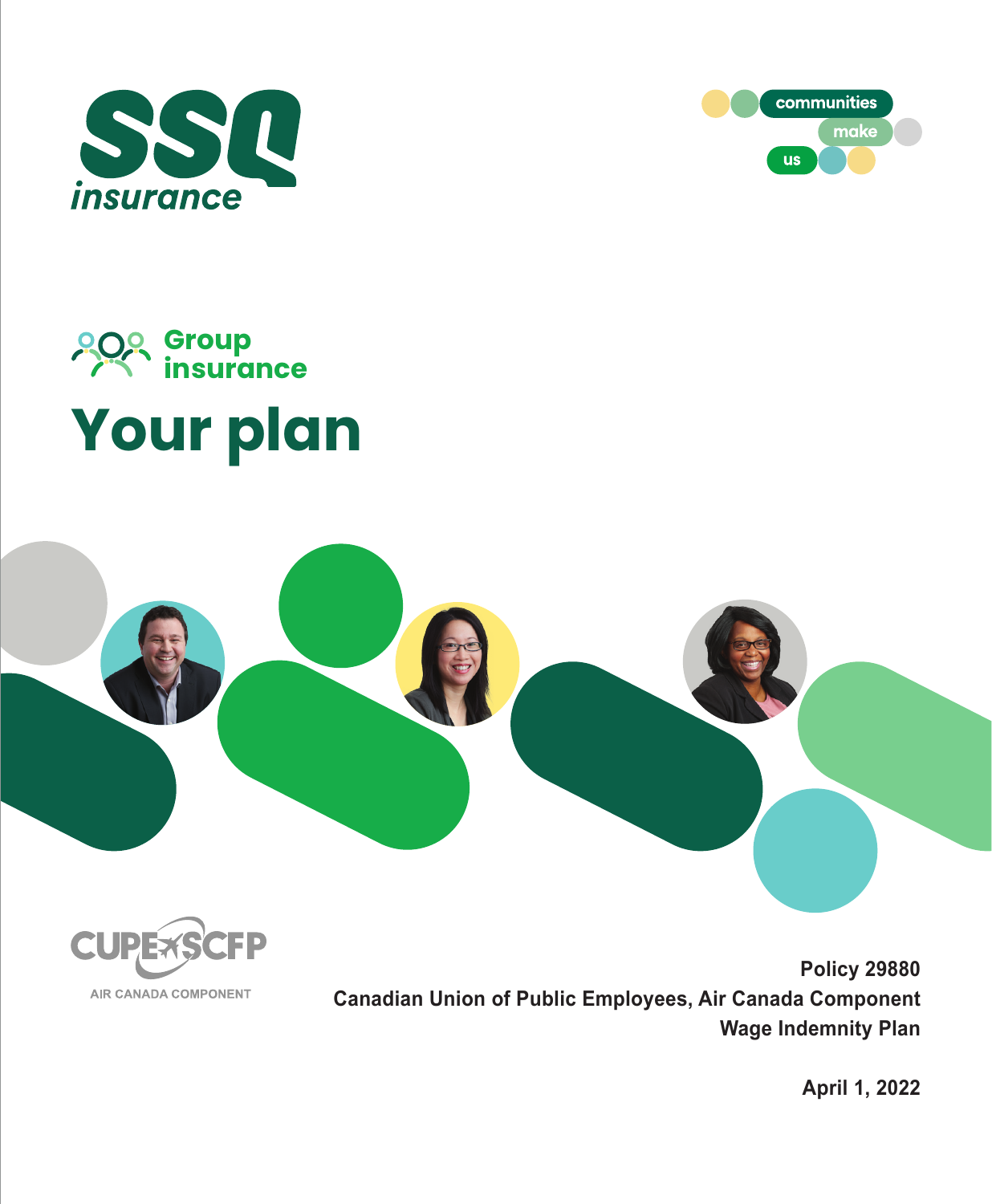This document contains important information. Please keep it for future reference.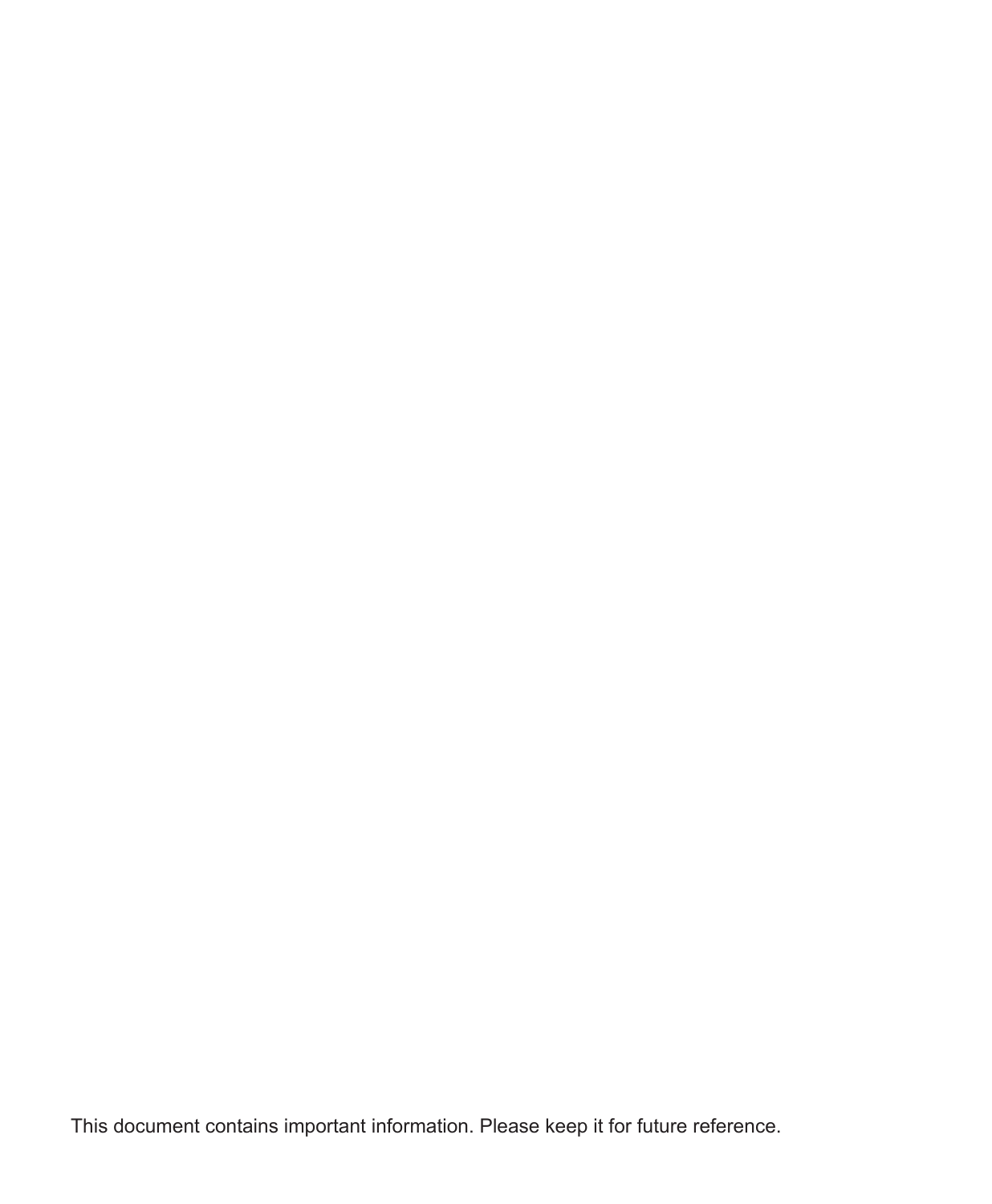# TABLE OF CONTENTS

| Application for Canada/Quebec Pension Plan (QPP/CPP) Disability Benefits  13 |  |
|------------------------------------------------------------------------------|--|
|                                                                              |  |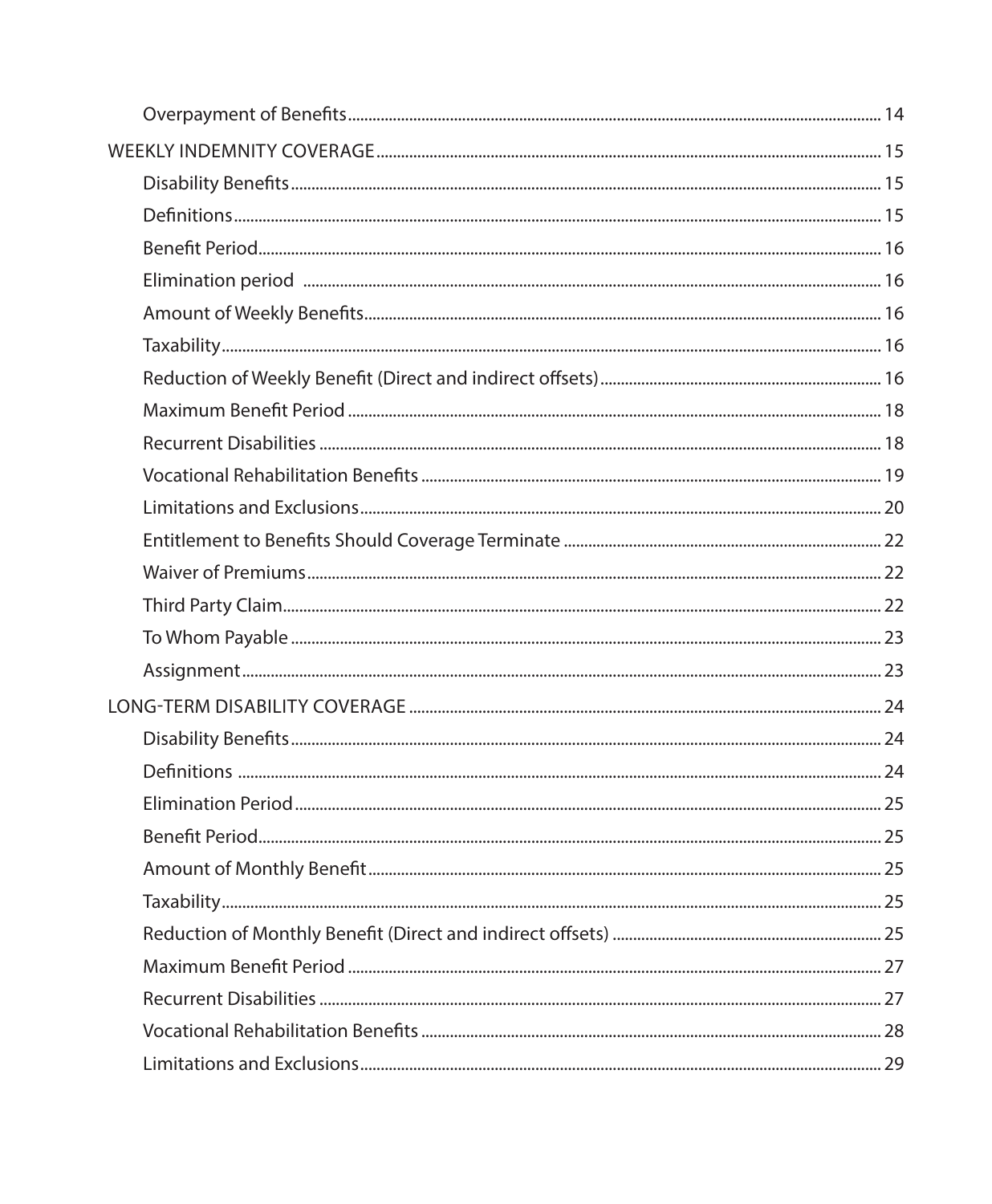| CANADA PENSION PLAN RETIREMENT BENEFITS AND EI DISABILITY BENEFITS 35     |  |
|---------------------------------------------------------------------------|--|
| ROLES AND RESPONSIBILITIES OF THE BOARD OF TRUSTEES AND PLAN GOVERNANCE36 |  |
|                                                                           |  |
|                                                                           |  |
|                                                                           |  |
|                                                                           |  |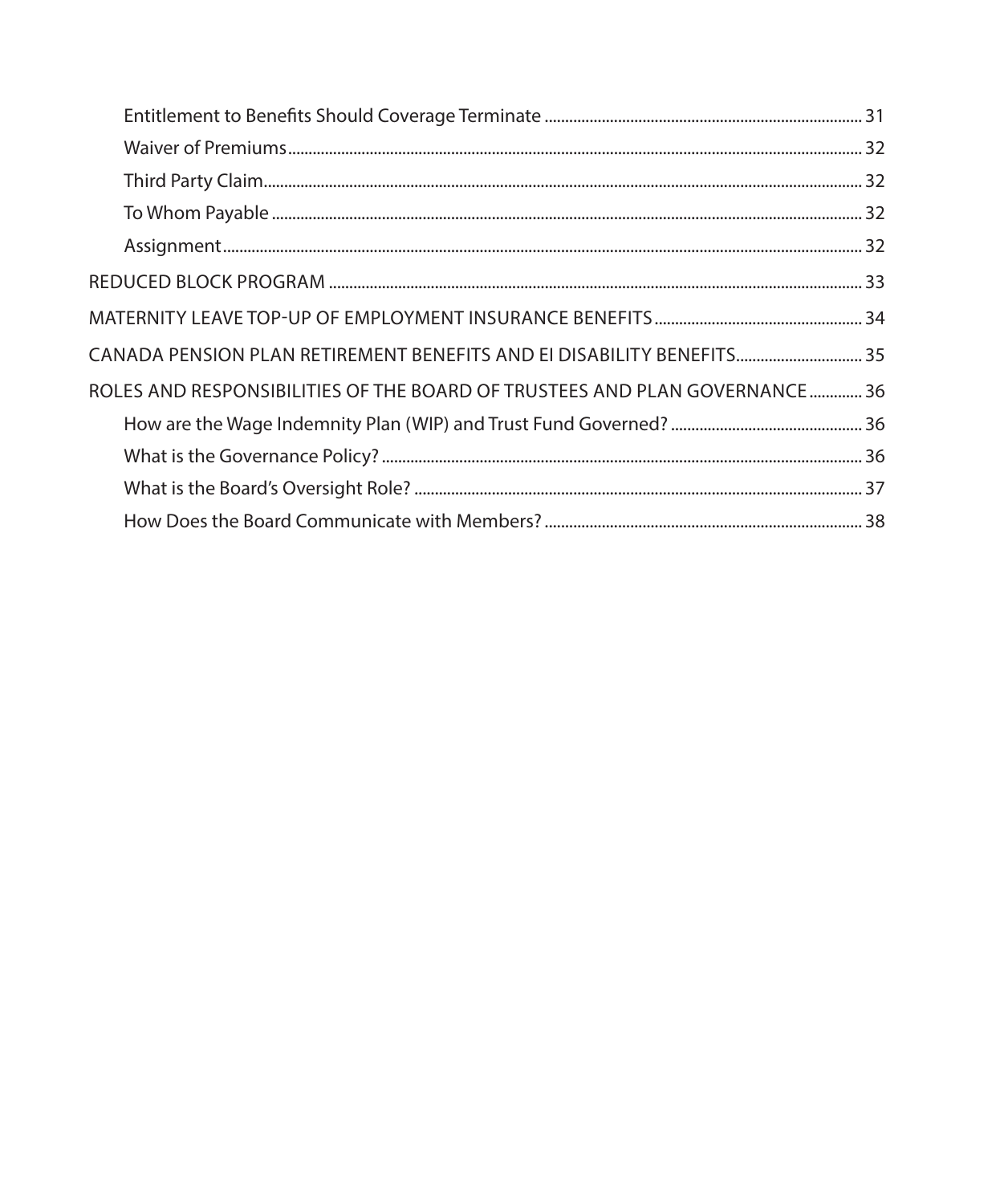# **NOTICE OF NEW FILE**

#### **File and Personal Information**

In order to maintain the confidentiality of information concerning the persons it insures, SSQ, Life Insurance Company Inc. opens an insurance file to hold personal information about the application for insurance and any insurance claims made.

With the exception of certain cases provided for under applicable legislation, access to insured persons' files is restricted to those employees, legal agents and service providers who must consult these files for the purpose of contract management, inquiries or underwriting, in addition to reinsurers and any other person you may authorize. SSQ keeps these insurance files in its offices.

All persons insured with SSQ have the right to consult the information contained in their file and, if necessary, to have any errors or inaccuracies corrected, free of charge, by making a written request to the attention of SSQ's Personal Information Protection Officer at the following address: SSQ, Life Insurance Company Inc., 110 Sheppard Avenue East, Suite 500, Toronto, Ontario M2N 6Y8. However, SSQ may charge fees for transcribing, reproducing or sending this information. The person making the request for information will be informed beforehand of the approximate amount that will be charged.

#### **Legal Agents and Service Providers**

SSQ may exchange information of a personal and confidential nature with its reinsurers, legal agents and service providers only for the purpose of allowing them to carry out the tasks they are assigned. SSQ's legal agents and service providers must comply with SSQ's Personal Information Protection Policy.

When you enrol in a group insurance plan, and also when you make a claim, you are actually giving your consent that the insurer and its legal agents and service providers may use your personal information for the above-mentioned purposes. It is understood that not giving this consent would compromise the management of your insurance coverage and the quality of the services SSQ can offer you.

For more information, consult the SSQ Personal Information Protection Policy available at www.ssq.ca.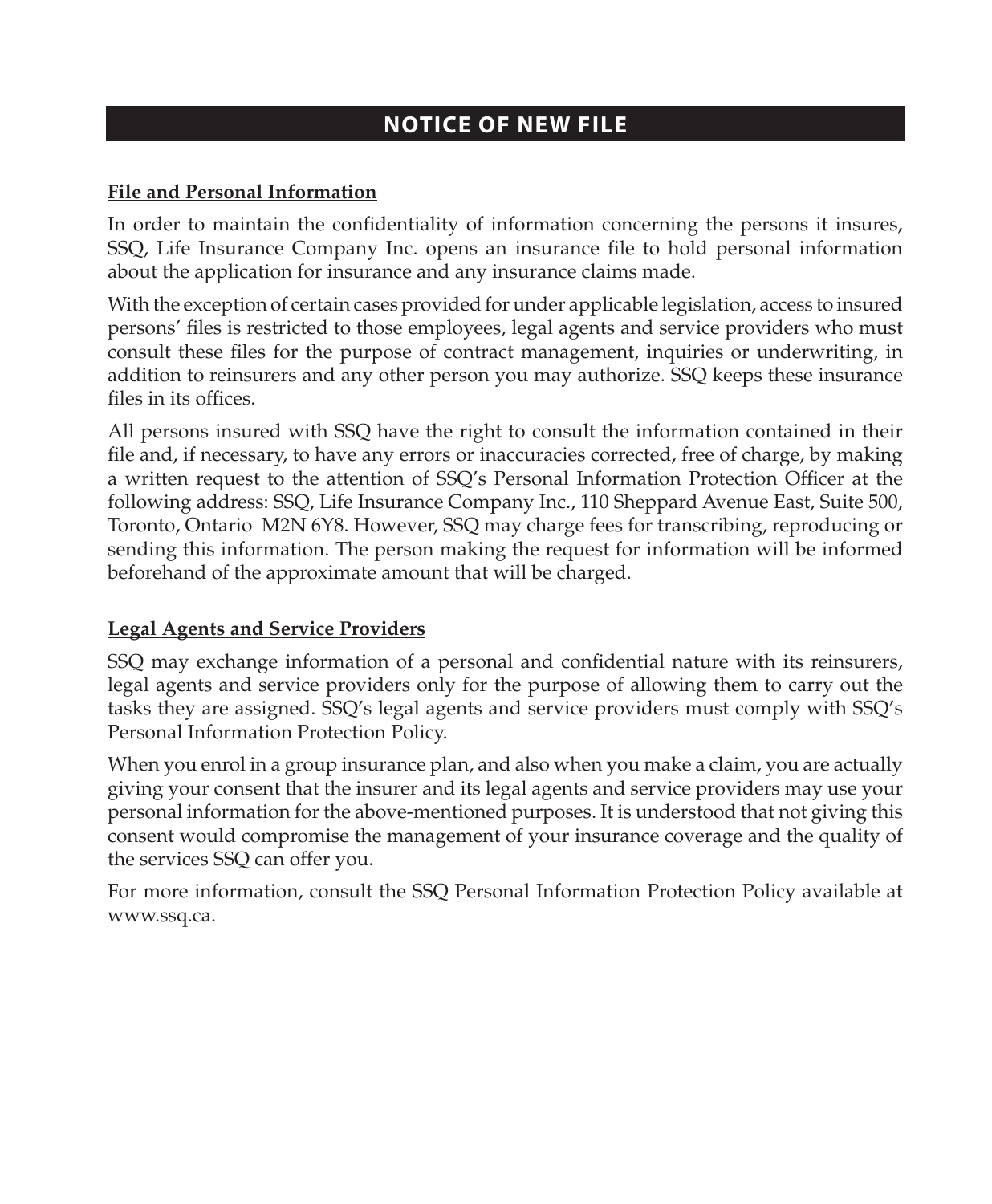# **THINGS YOU SHOULD KNOW**

<span id="page-6-0"></span>Initial effective Date of Plan: March 1, 2001.

This booklet reflects the modifications as of April 1, 2022.

Covered Classes: All flight attendants employed under the jurisdiction of the Canadian Union of Public Employees, Air Canada Component by an airline participating in the Wage Indemnity Plan.

### **IMPORTANT:**

**The coverages described in this wage indemnity plan are insured under Group Policy No. 29880 issued to the Policyholder by SSQ, Life Insurance Company Inc. (SSQ)**. They are available to you if you are included in the covered classes shown above. Only those coverages for which you become covered will apply to you.

This booklet is a description of the group benefits at the date shown on the front cover and is provided for information purposes only. It does not constitute the group insurance policy nor does it affect the terms and conditions of the group insurance policy. In the event of a discrepancy between this booklet and the group insurance policy, the policy shall prevail.

# **Conformity with Law**

If any provision of this wage indemnity plan conflicts with any law which applies to individuals shown in the covered classes, the plan will be amended to conform to that law.

# **Cost**

You will be advised of the amount of your contribution when you enrol for the coverage. Premiums erroneously deducted by your employer do not constitute effective coverage as set forth in the contract.

**The coverages are described in the Summary of Coverages and the coverage description pages.** Be sure to read these pages carefully. They show when benefits are or are not payable, and outline the conditions, limitations and exclusions that apply to the coverages.

# **Legal Actions**

Every action or proceeding against an insurer for the recovery of insurance money payable under the contract is absolutely barred unless commenced within the time set out to this end, if any, in the applicable provincial Insurance Act.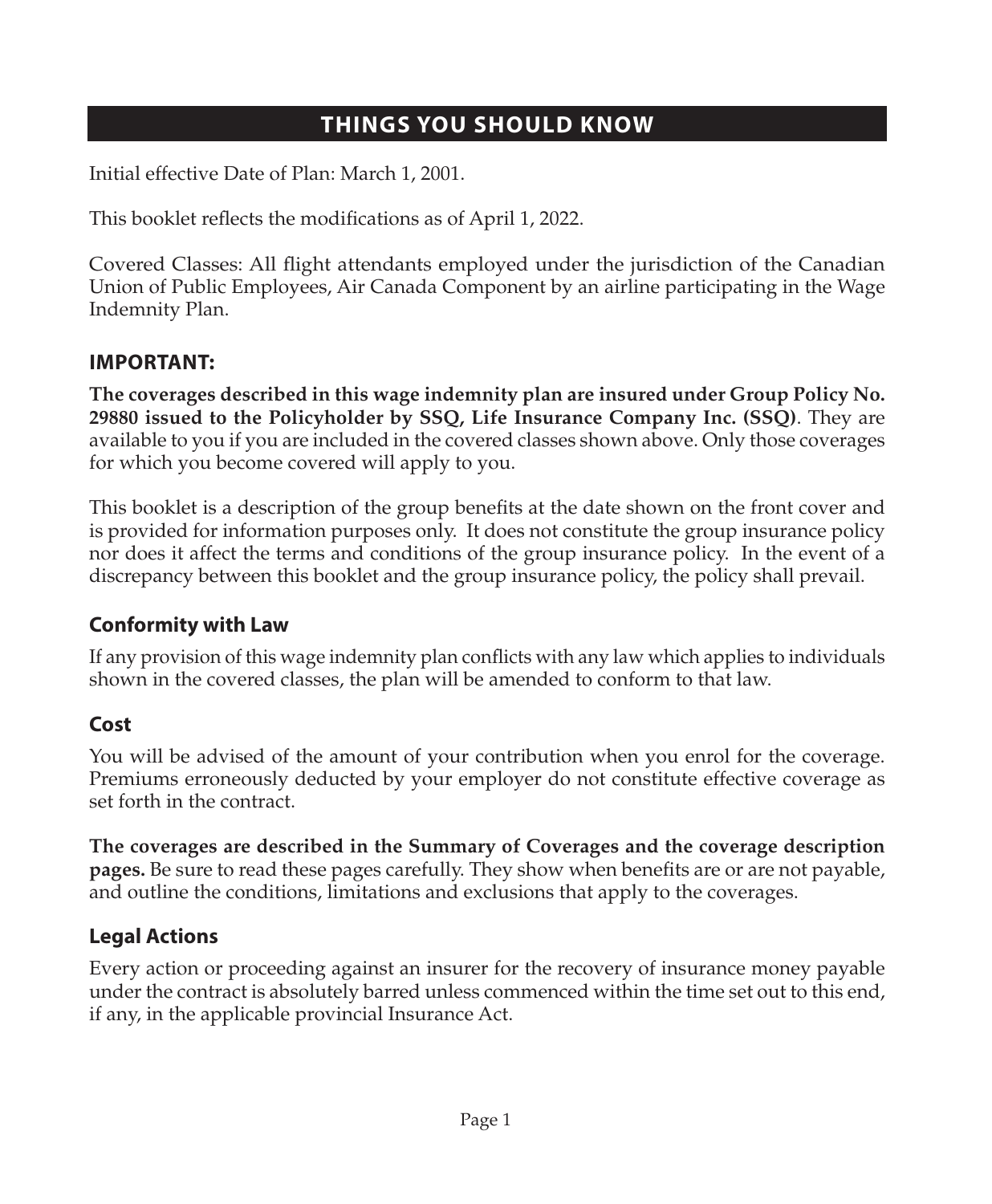#### <span id="page-7-0"></span>**Access to Documents**

In addition to the rights of insured persons outlined in the Notice of New File and subject to payment of the fees outlined therein, you also have the right to obtain a copy of the policy, application and any written statements or other records that you have provided to SSQ. However, in compliance with the Insurance Act that applies to you, the first request may be answered free of charge, including for transcribing, reproducing or sending this information. Any subsequent requests may be subject to fees as described in the Notice of New File.

### **Plan Administrator**

| Manion Wilkins & Associates Ltd. (MANION)<br>21 Four Seasons Place, Suite 500<br>Etobicoke, ON<br>M9B 0A5 |              |                            |
|-----------------------------------------------------------------------------------------------------------|--------------|----------------------------|
| For Claims Inquiries:                                                                                     | 416-234-3513 | Toll Free: 1-800-663-7849  |
| For Prepayment of<br>Premiums:                                                                            | 416-234-3511 | Toll Free: 1-866-532-8999  |
| FAX:                                                                                                      | 416-234-0127 |                            |
| EMAIL:                                                                                                    |              | acclaims@manionwilkins.com |

**For information on the role and responsibilities of the Plan Administrator, please refer to the Roles and Responsibilities of the Board of Trustees and Plan Governance section of this booklet.**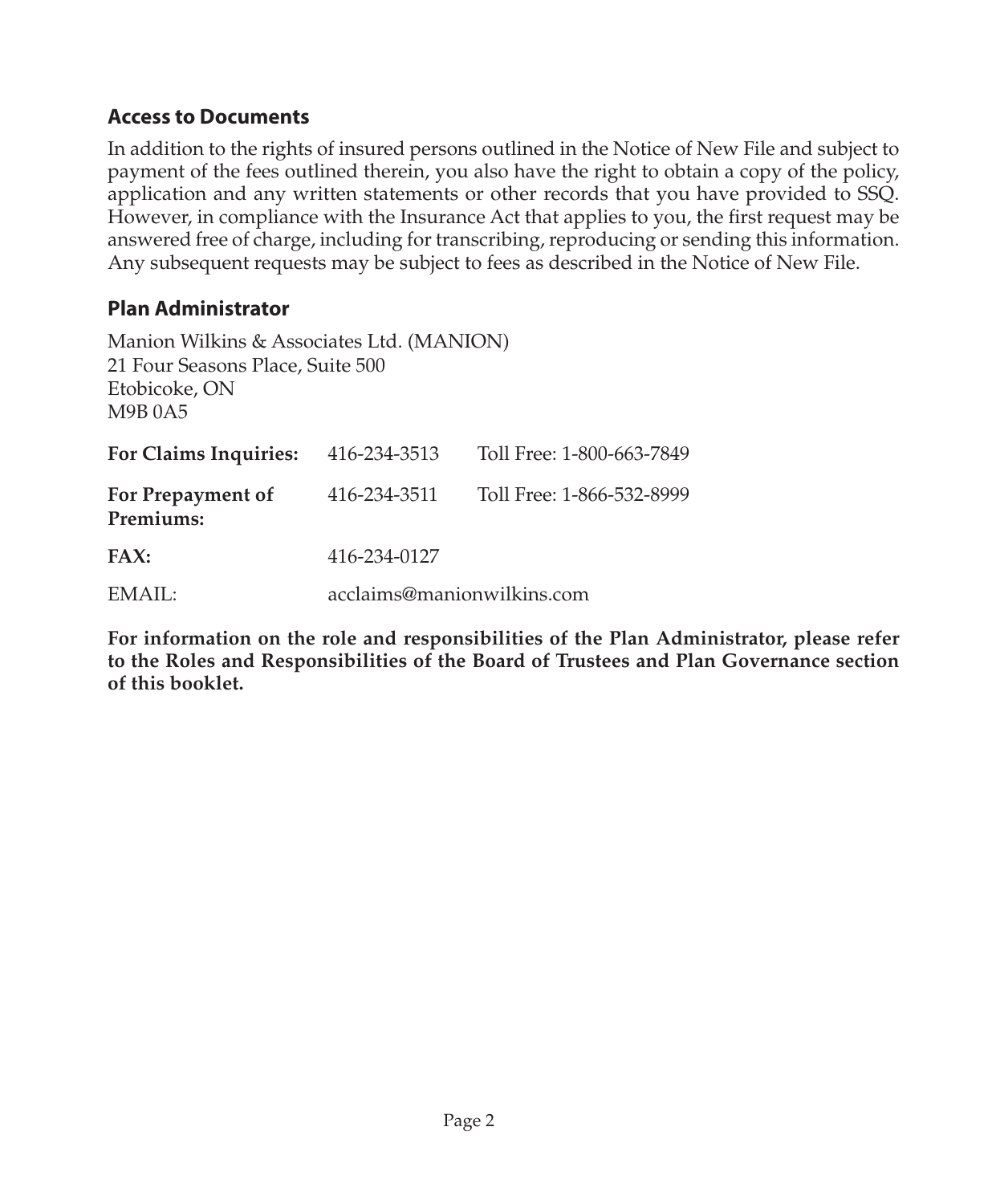# **SUMMARY OF COVERAGES**

# <span id="page-8-0"></span>**Membership**

Flight attendants employed by Air Canada.

# **Weekly Indemnity Coverage**

| Weekly benefit:                         | 60% of earnings payable weekly.                                                                                                                                                                                                                                                                                                        |
|-----------------------------------------|----------------------------------------------------------------------------------------------------------------------------------------------------------------------------------------------------------------------------------------------------------------------------------------------------------------------------------------|
| Elimination period:                     | 7 days from first flight missed for regular blockholders<br>$\bullet$                                                                                                                                                                                                                                                                  |
|                                         | 7 days from first reserve day missed for reserve blockholders<br>٠                                                                                                                                                                                                                                                                     |
| Benefit period:                         | First 15 weeks of Weekly indemnity (paid by<br>MANION on behalf of SSQ).                                                                                                                                                                                                                                                               |
|                                         | Following 15 weeks of Employment insurance<br>with a Supplementary Unemployment Benefit<br>(SUB) top-up by the Trust Fund.                                                                                                                                                                                                             |
|                                         | You must apply for disability benefits under the Employment<br>Insurance Act of Canada (EI) for the<br>15-week period during which weekly indemnity benefits are not<br>payable under the contract. Disability benefits under EI are taxable<br>benefits<br>and will be assessed based on the benefit plan design under the EI<br>Act. |
|                                         | Following 46 weeks of Weekly Indemnity (paid by MANION on<br>behalf of SSQ).                                                                                                                                                                                                                                                           |
| Maximum benefit<br>period:              | For any one period of total disability, benefits will be payable for<br>77 weeks (including elimination period) but not beyond the end<br>of the month in which you reach age 71 or the date you retire,<br>whichever is earliest.                                                                                                     |
| Taxability:                             | Since you pay the entire premium for this coverage, the weekly<br>indemnity benefit payments are nontaxable.                                                                                                                                                                                                                           |
| Benefits from certain<br>other sources: | Should you be entitled to periodic benefits from certain other<br>sources during a disability, the amount of the weekly benefit<br>payable may be reduced as explained later in the Weekly<br>Indemnity Coverage description pages.                                                                                                    |
| Termination of<br>coverage:             | The day you reach age 71 or the date you retire, whichever is<br>earliest.                                                                                                                                                                                                                                                             |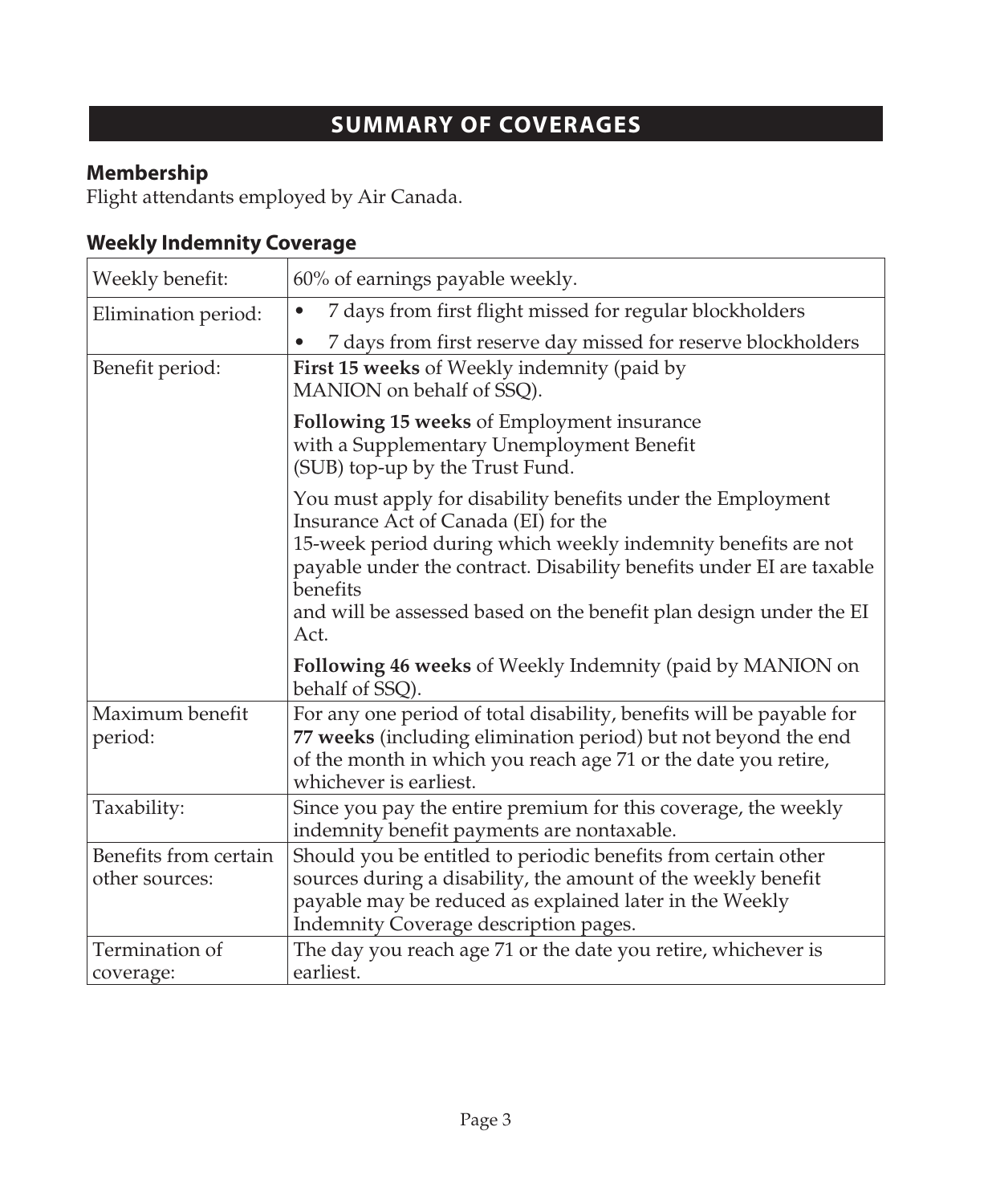# <span id="page-9-0"></span>**Long-Term Disability Coverage**

| Monthly<br>benefit:           | 60% of your pre-disability earnings payable monthly.                                                                                                                                                                                                                                                                                                                                                                                                                                                                                                                                                  |  |
|-------------------------------|-------------------------------------------------------------------------------------------------------------------------------------------------------------------------------------------------------------------------------------------------------------------------------------------------------------------------------------------------------------------------------------------------------------------------------------------------------------------------------------------------------------------------------------------------------------------------------------------------------|--|
| Elimination<br>period:        | 77 weeks or expiry of Weekly Indemnity, whichever is later.                                                                                                                                                                                                                                                                                                                                                                                                                                                                                                                                           |  |
| Reduction:                    | The amount of the monthly benefit payable may be reduced so that your<br>income from all sources will not exceed 85% of your gross monthly pre-<br>disability earnings. This is explained later in the Long-Term Disability<br>Coverage description pages.                                                                                                                                                                                                                                                                                                                                            |  |
| Taxability:                   | Since you do not pay the entire premium for this coverage, the long-term<br>disability benefit payments are taxable.                                                                                                                                                                                                                                                                                                                                                                                                                                                                                  |  |
| Maximum<br>benefit<br>period: | Benefit payments terminate on the earlier of:<br>the end of the month in which you reach age 65;<br>$\bullet$<br>the end of the month prior to the month in which you retire (early or<br>$\bullet$<br>normal retirement);<br>the end of the month in which you qualify for a Company pension<br>٠<br>without actuarial reduction and you have a minimum of 25 years of<br>pensionable service and you are a minimum of 60 years of age; or<br>the end of the month in which you reach age 60 if you have failed<br>٠<br>to provide a copy of your pension statement to MANION or SSQ as<br>required. |  |
| Termination<br>of coverage:   | Coverage terminates 18 months prior to the earlier of:<br>the date you reach age 65;<br>$\bullet$<br>the date you retire (early or normal retirement); or<br>٠<br>the date you qualify for a Company pension without actuarial<br>$\bullet$<br>reduction and you have a minimum of 25 years of pensionable service<br>and you are a minimum of 60 years of age.                                                                                                                                                                                                                                       |  |

**For further information regarding your Company pension without actuarial reduction, please refer to your pension benefit statement**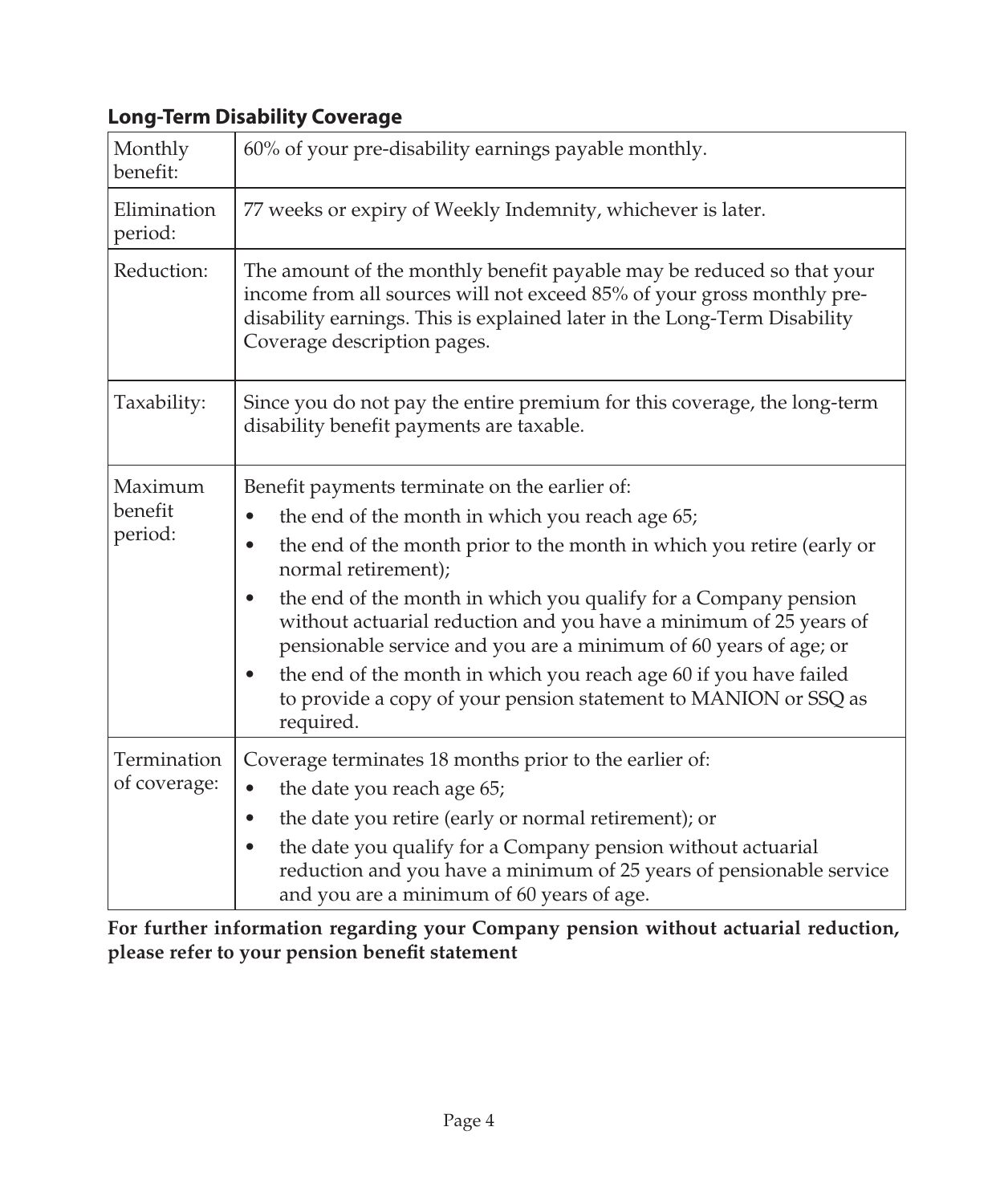# **DEFINITIONS**

<span id="page-10-0"></span>The following definitions apply throughout this wage indemnity plan unless a term is defined differently within a specific coverage for the purpose of that coverage.

**ACTIVE WORK, ACTIVELY AT WORK** means the performance of the regular duties of your own occupation in accordance with the regular work schedule. Employees are not considered actively at work until they have performed their regular duties for one flight, or shift if on special assignment or union officer duties, or one day of reserve duty.

It does not include periods during which you are undergoing training mandated by the Ministry of Transport or the employer, or while on vacation, **IMMS, or any other non-prepaid form of leave.**

**BENEFITS** means any amounts which become payable under a coverage.

# **CONTRACT** means **Group Insurance Policy No. 29880**.

**CONTRACTHOLDER** means Board of Trustees of the Canadian Union of Public Employees, Air Canada Component Wage Indemnity Plan Trust Fund in its capacity as the **Policyholder** of Group Insurance Policy No. 29880.

**EARNINGS** means the average of the participant's last 3 completed block months at the time of book-off. For example, the book off date from first flight missed (FFM) is March 30, 2018. As the FFM was still in the March Block Month, the 3 months used will be December (Dec 2-31) January (Jan 1-31) February (Feb 1-Mar 1).

Excluded from earnings are bonuses, fees, lodging and meal allowances, amounts paid by the employer as fringe benefits, isolation allowances and any lump sum payments.

# **EMPLOYER** means Air Canada.

**FULL-TIME BASIS, FULL-TIME EMPLOYMENT** includes regular part-time basis and regular part-time employment, as defined in the collective agreement between an employer and the Canadian Union of Public Employees, Air Canada Component. **Temporary employees are not eligible for coverage.**

**ILLNESS** means any disorder of the body or mind, including complications resulting from pregnancy.

**PHYSICIAN** means a duly licensed doctor of medicine (M.D.) as directed or authorized by SSQ.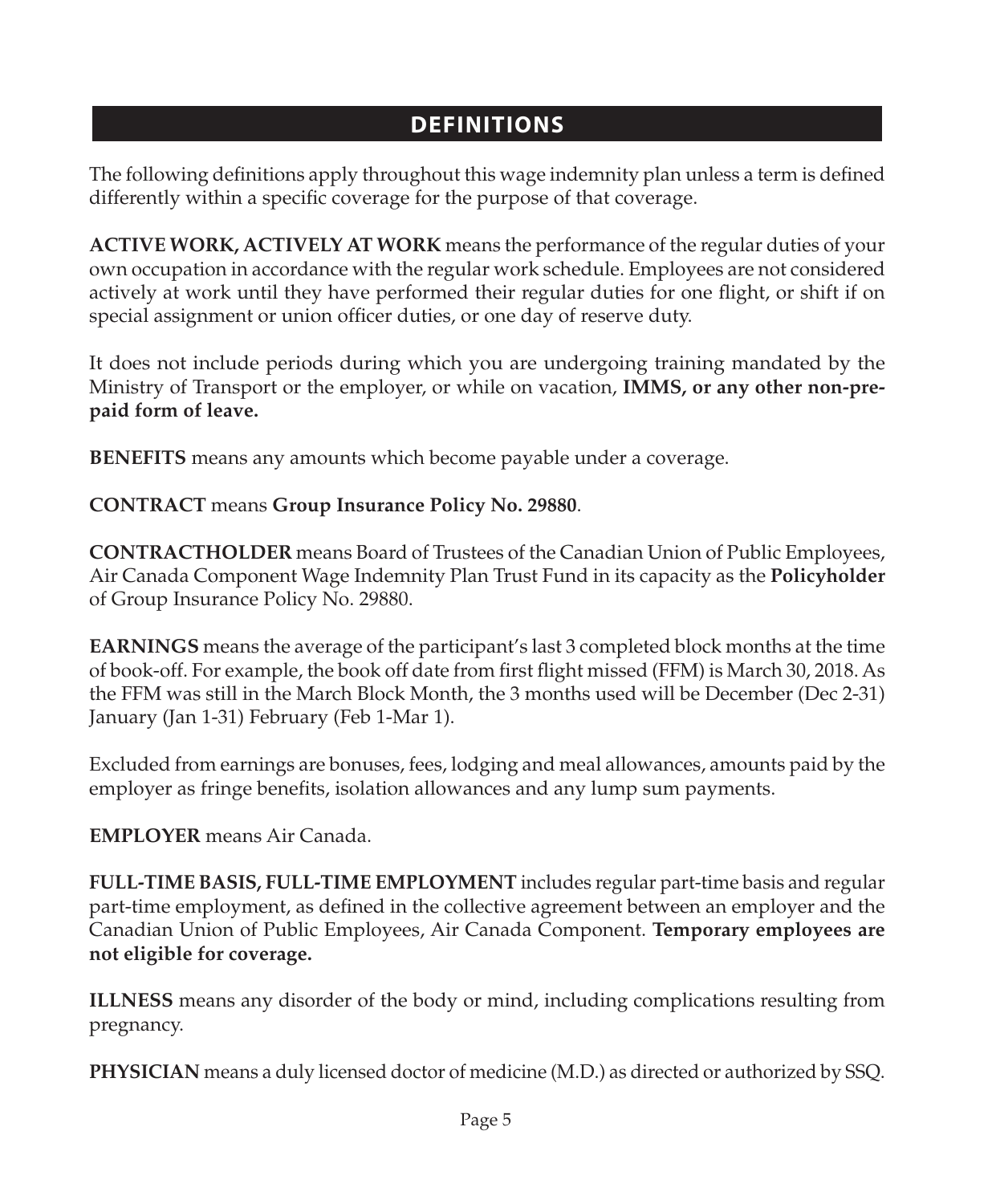**REGULAR BLOCKHOLDER** means anyone who is employed by an employer under the terms of a collective agreement with the Canadian Union of Public Employees, Air Canada Component.

**RESERVE BLOCKHOLDER** means anyone who is employed by an employer under the terms of a collective agreement with the Canadian Union of Public Employees, Air Canada Component.

**SSQ** means SSQ, Life Insurance Company Inc.

**YOU** means a member who is employed as a flight attendant by Air Canada under the jurisdiction of the Canadian Union of Public Employees, Air Canada Component.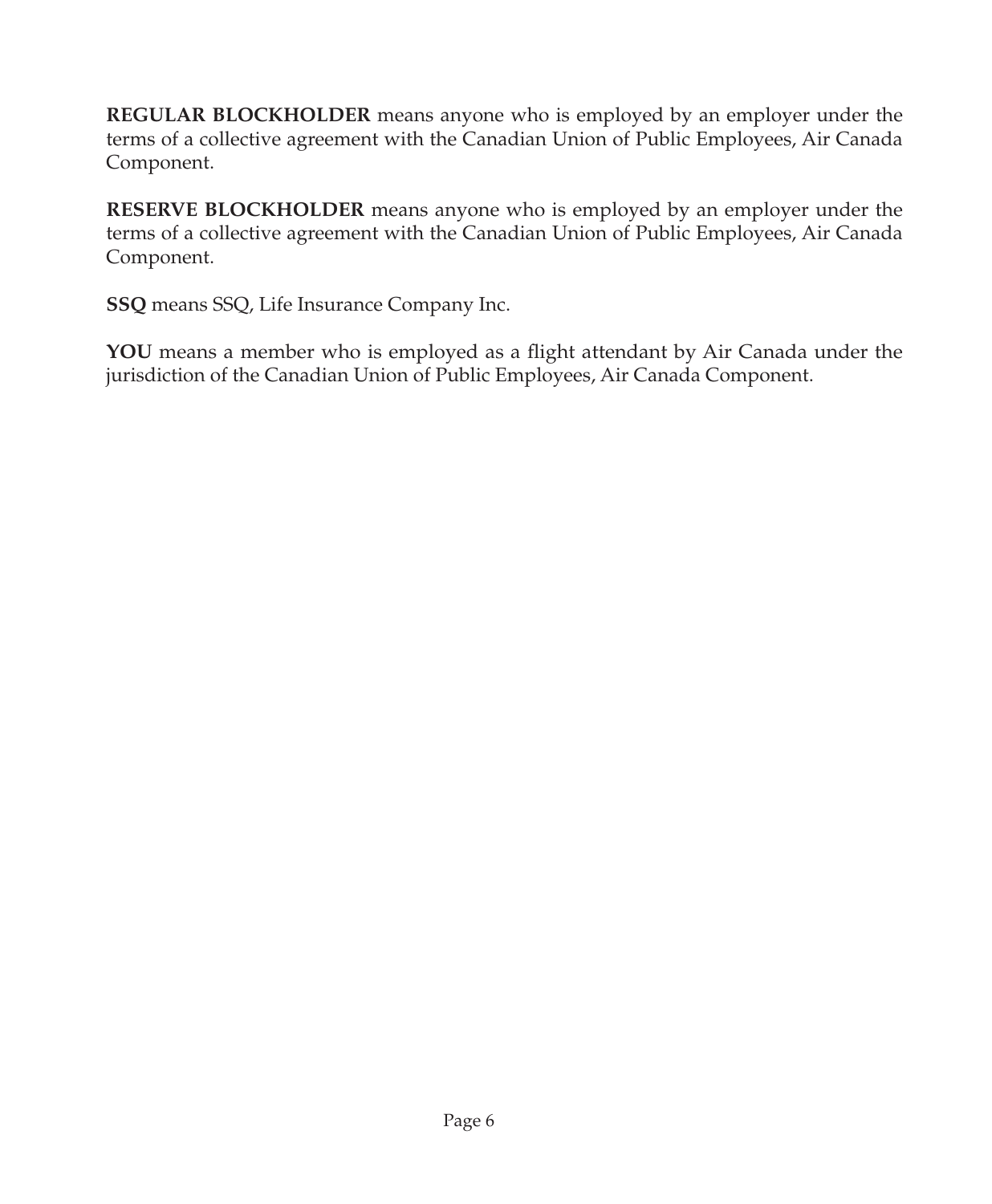# **BENEFIT PLAN PROVISIONS**

### <span id="page-12-0"></span>**Who is Eligible to Become Covered**

You are eligible for coverage if you:

- (1) are within the covered classes shown on the Things You Should Know page;
- (2) are actively at work; and
- (3) are working on a full-time basis.

# **Temporary employees are not eligible for coverage.**

# **Effective Date of Coverage**

Provided you meet the eligibility requirements specified in Who is Eligible to Become Covered above, your coverage becomes effective on:

- The first of the month coinciding with or next following the date you become eligible if you are new employee;
- The date of transfer if you are an employee transferring in from another division of Air Canada to the jurisdiction of the Canadian Union of Public Employees, Air Canada Component.

If due to illness or injury, you are not actively at work on the date your coverage is to be effective, it will become effective when you return to full-time active work.

If you are absent from work due to illness, injury, leave of absence, lay-off, suspension, or any other reason and are not in receipt of benefits under this wage indemnity plan or under any workers' compensation law, your wage indemnity plan benefits will not be reinstated until you return to full-time active work (as defined on the Definitions page) as a flight attendant.

# **Change in Coverage**

If your coverage would change due to a change in earnings or classification or as a result of a plan change, the coverage will not be adjusted until the first day on or after the date of the change on which you are actively at work and the required contribution is being made.

# **Termination of Coverage**

Your coverage will terminate on the earliest of the following dates:

(1) the date you cease to be a member of any eligible class because of termination of employment (described below) with the employer or for any other reason;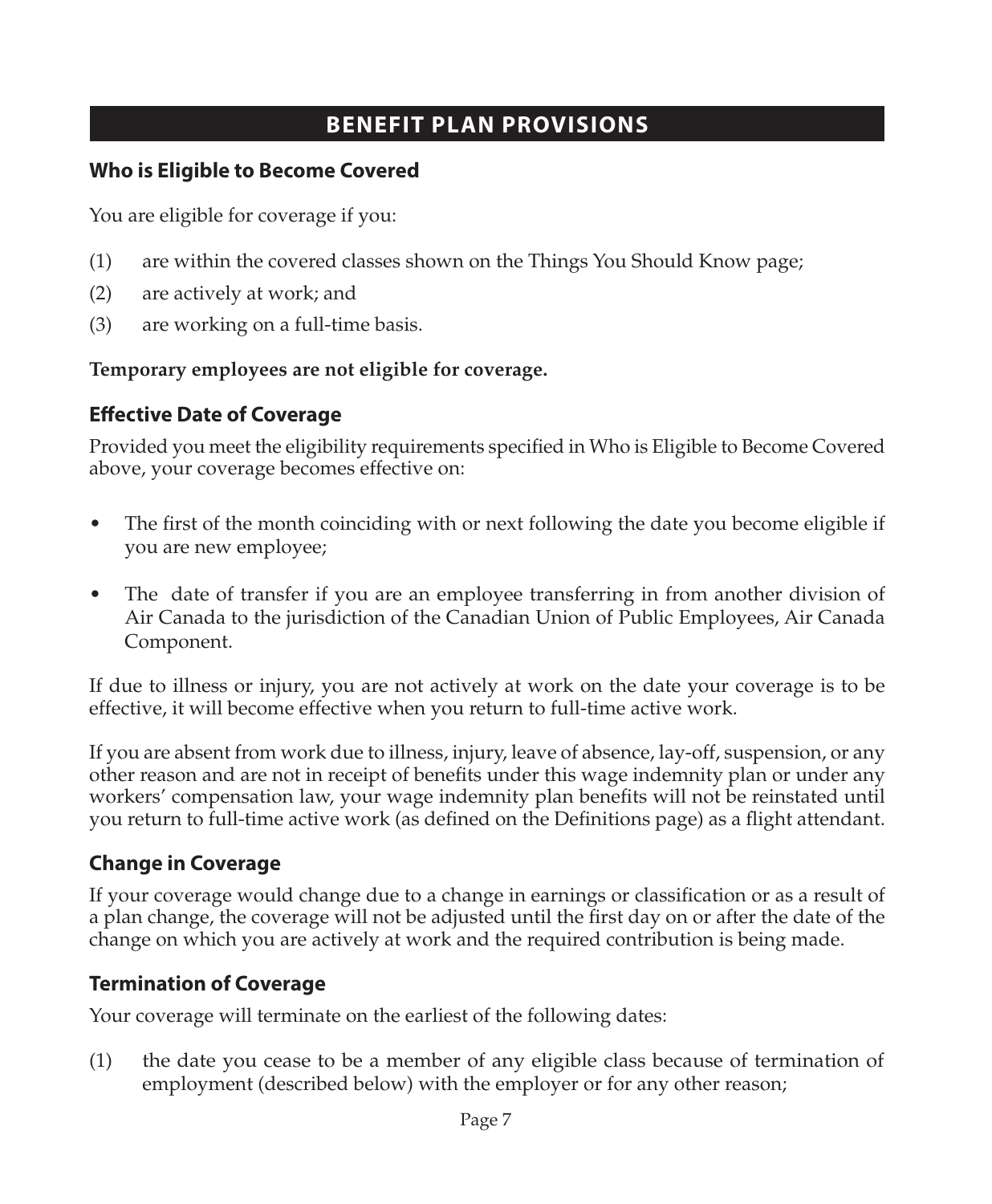- <span id="page-13-0"></span>(2) the date you are no longer included in the covered classes;
- (3) the date the policyholder or the employer ceases to make contributions for you;
- (4) the date you enter full-time active service in the armed forces of any country;
- (5) the date you attain the termination age as shown in the Summary of Coverages;
- (6) the date the contract terminates.

#### **Termination of Employment**

For the purposes of the contract, your employment will be considered to terminate when you are no longer actively at work for the employer. However, if you are absent from work for any of the reasons described in the Continuation of Coverage During Absence From Work section below, the employer may, without discrimination among persons in like circumstance, consider you as not having terminated employment for the purposes of the contract and as continuing to be a member of any eligible class, and coverage will then be continued as outlined in the section below.

# **Continuation of Coverage During Absence From Work**

Prepayment of premiums is not required for an absence from the payroll of 15 calendar days or less. Prepayment of premiums is required for an absence from the payroll of 16 or more calendar days for one of the following reasons. **You must prepay the required premium in full within 30 days in order to be eligible for benefit consideration following the end of any of these periods**:

(1) **Leave of absence granted** (such as personal, educational, maternity, child care, bereavement, or jury duty) other than inability to meet medical standards (IMMS): your coverage may be continued for a maximum duration of up to 24 months.

If you have elected to keep your coverage in force and you become totally disabled during the 24-month period, the elimination period will commence on the date you are scheduled to return to work.

(2) **Lay-off:** your coverage may be continued for a maximum duration of up to 6 months. Should you become disabled during the 6-month period, you will not be eligible for benefit consideration unless you are recalled from lay-off status.

If you have elected to keep your coverage in force and should you be eligible for benefit consideration, the elimination period will begin on the date you are recalled to work.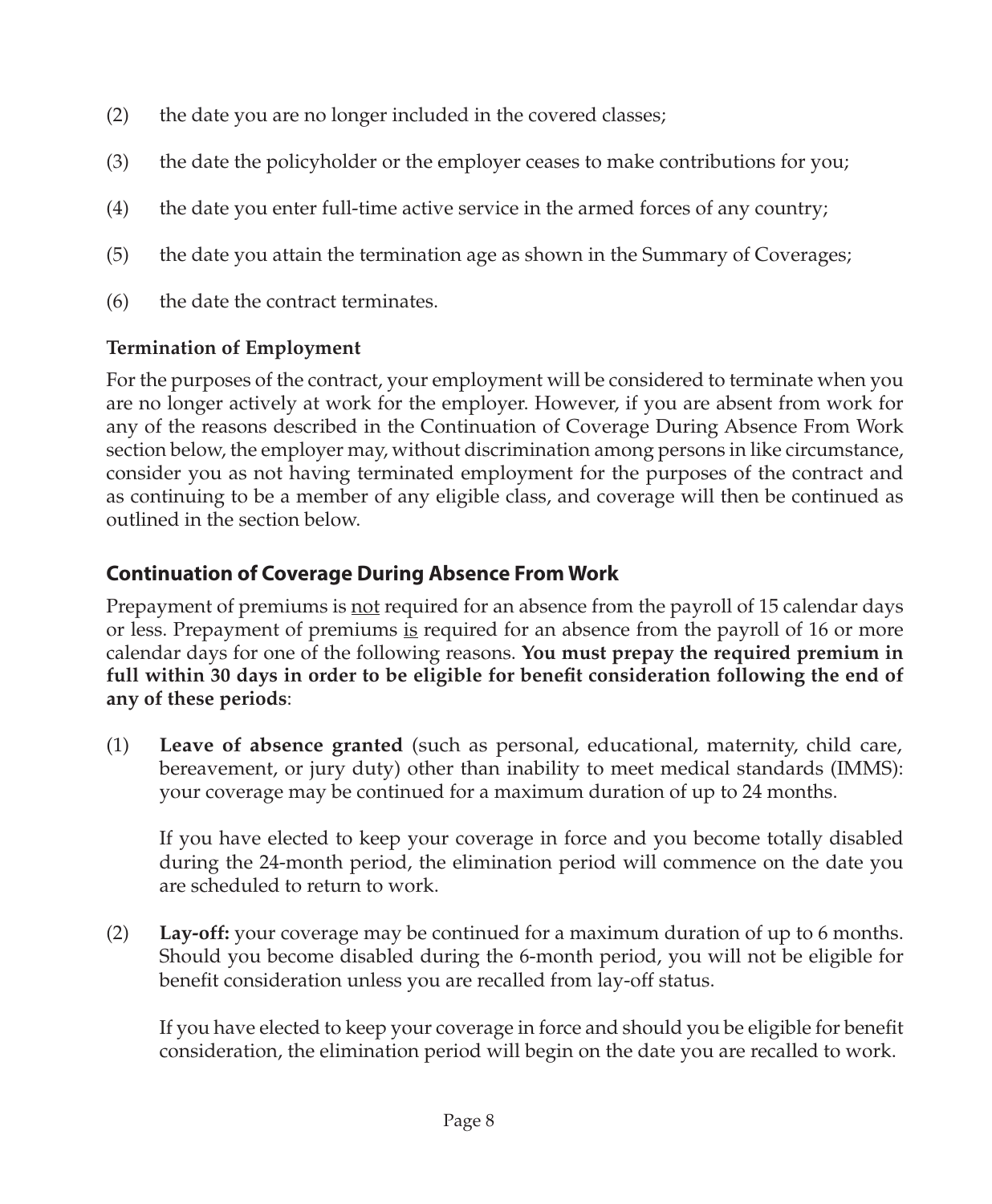(3) **Suspension:** your coverage may be continued for the duration of your suspension.

If you have elected to keep your coverage in force and should you become totally disabled during a suspension, the elimination period will commence on the date you are scheduled to return to work.

(4) **Strike or lockout:** your coverage will be suspended during the strike or lockout but will be reinstated once the strike or lockout has ended and you have returned to active work.

If you are in receipt of disability benefits under the contract before the strike or lock-out, benefits shall continue during the strike or lock-out.

Should you become totally disabled during a strike or lockout, you will not be eligible for benefit consideration.

Should you not prepay the required premium, your coverage will lapse and will not become effective until you return to full-time active work as a flight attendant.

**To ensure continued coverage for up to 24 months (6 months during a lay-off), you must make the first required premium payment within 30 days from the commencement of the leave of absence. The date payment is received by MANION will determine your on time payment.**

**For more information regarding prepayment of premiums or to make arrangements for prepayment of premiums, please contact MANION by phone at 416-234-3511 or toll free at 1-866-532-8999**.

#### **VACATION**

If you are on vacation and become disabled, the 7-day elimination period commences following the date first not available for work at the completion of your vacation.

If your leave of absence of 16 or more calendar days precedes your vacation and you have not prepaid the premium for that leave of absence, coverage will not be reinstated until you return to active work.

**No prepayment of premiums is required when you are absent from work due to vacation or a personal leave of absence of 15 calendar days or less.**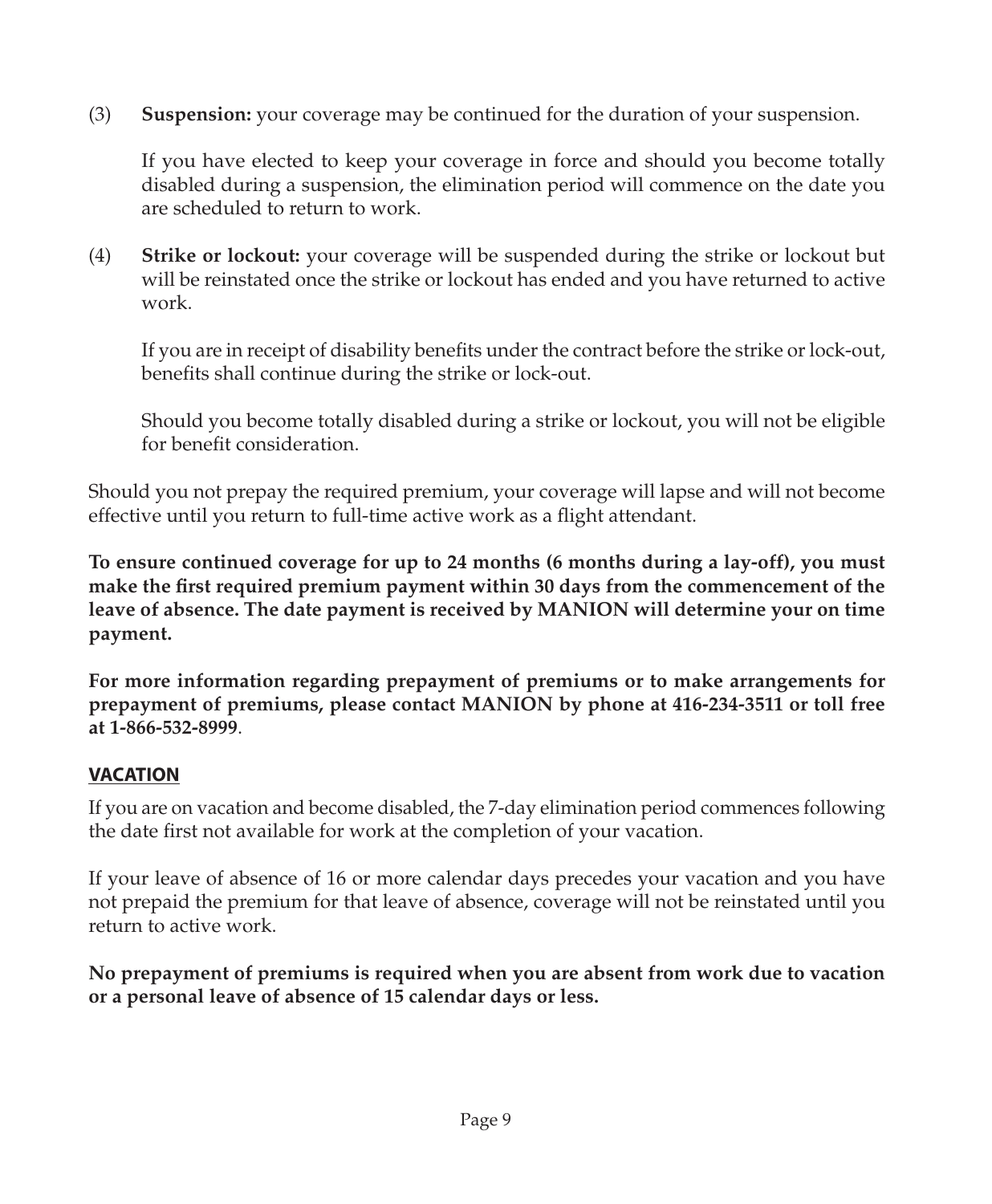# **HOW TO FILE A WAGE INDEMNITY CLAIM**

<span id="page-15-0"></span>The Application for Wage Indemnity Plan Benefits, including the Claimant's Statement, Employer's Statement and Physician's Statement, should be completed as soon as you know you will off work for more than 7 days. Your 7-day elimination period commences from the date of your **first flight missed** or first reserve day missed, if on reserve.

#### **YOUR COMPLETED APPLICATION MUST BE RECEIVED WITHIN 30 DAYS OF YOUR FIRST FLIGHT MISSED OR FIRST RESERVE DAY MISSED, IF ON RESERVE.**

### **Employer's Statement**

If not already completed when received, the Employer's Statement should be completed as soon as possible.

# **Claimant's Statement**

- Mail the completed claimant's statement directly to **MANION** Do not use crew boxes or leave at the Airport Office.
- In case of an accident, be sure to explain the circumstances on a separate sheet. (WCB, Motor Vehicle, Home)
- Ensure you sign and date the Authorization at the bottom of the page.

#### **Physician's Statement**

- You must see a physician (MD) within 14 days of your first flight missed or first reserve day missed, if on reserve, in order to qualify for benefits commencing on the  $8<sup>th</sup>$  day of your disability.
- Have your treating physician complete the Physician's Statement FULLY. Most claim delays are due to incomplete medical evidence. Please make sure that the physician's name is legible and that the address and telephone number are complete.
- Have your physician clearly indicate the diagnosis, complications (if any), treatment, medication and all dates of visits.
- If your physician does not know when you can return to work, an approximate date should be given. Indicating "indefinite" will **delay** your claim.
- If you are receiving treatment from any other medical practitioner who is not a licensed physician (MD), you must **ALSO** be under the regular and ongoing care of a licensed physician (MD).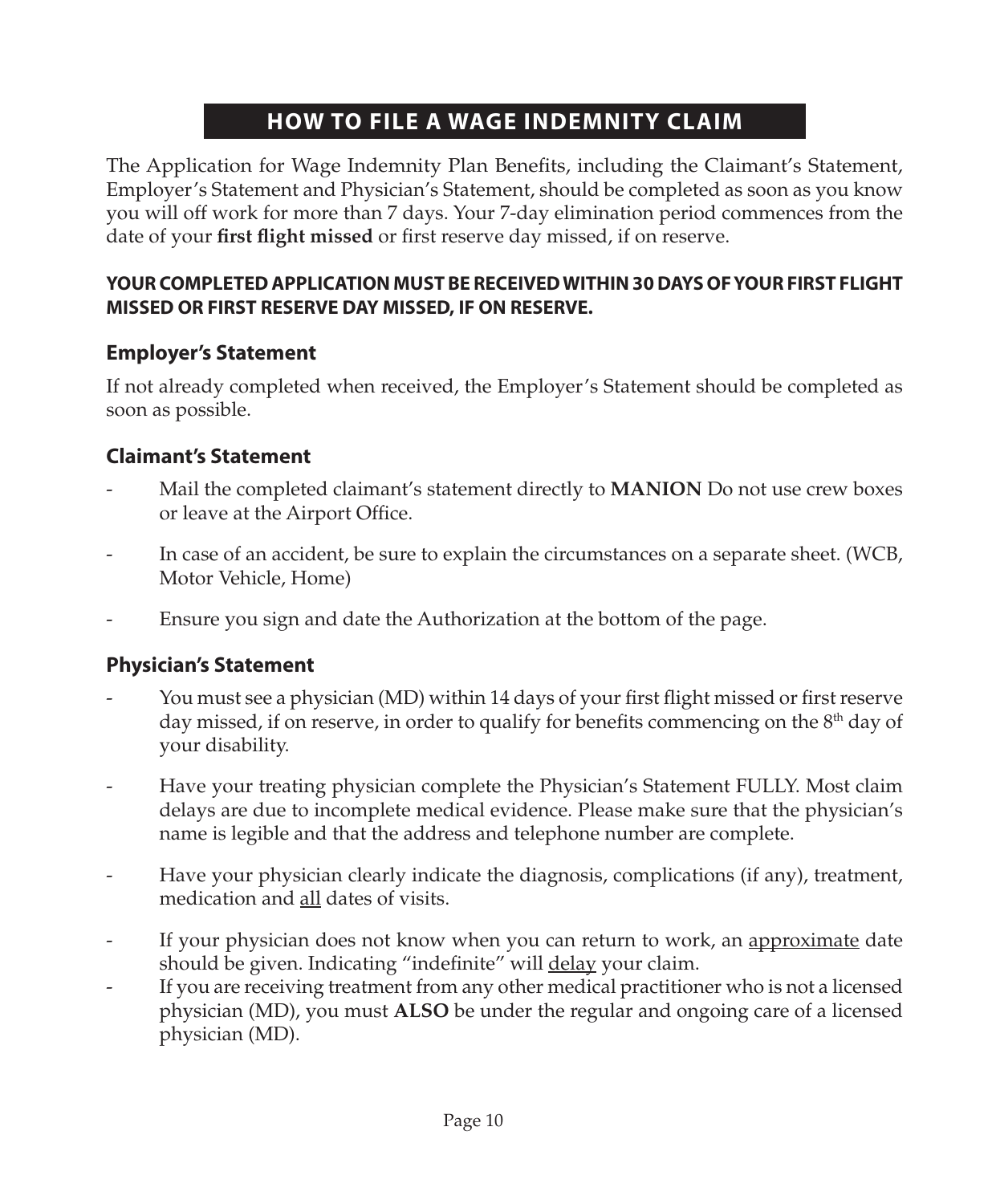Please sign the Authorization Request. If you do not sign this authorization statement your claim will be returned to you, resulting in a delay.

### **DO NOT ALTER OR ADD ANY INFORMATION TO THE PHYSICIAN'S STATEMENT!**

#### **TO ENSURE CONFIDENTIALITY PLEASE SEND THE PHYSICIAN'S STATEMENT DIRECTLY TO MANION.**

#### **THE EMPLOYER DOES NOT REQUIRE A COPY OF THE PHYSICIAN'S STATEMENT!**

If your disability arose out of, or in the course of your employment, you MUST apply for Workers' Compensation (C.S.S.T. in Quebec). However, you must also apply for Weekly Indemnity benefits in the interim. All Weekly Indemnity claims must be submitted within 30 days of your first flight missed or first reserve day missed, if on reserve, regardless of whether you have also filed a Worker's Compensation claim. Failure to file a Weekly Indemnity claim will jeopardize your entitlement to these benefits in the event that your Workers' Compensation claim is refused or terminated. Weekly Indemnity benefits will be payable only for a maximum of 120 days from the date of disability while a decision is pending from Workers' Compensation. Please contact your Regional Office for more information if you are applying for Workers' Compensation benefits.

When you have returned to work, notify MANION immediately, so that your Weekly Indemnity claim can be finalized.

#### **Your benefits will be deposited directly into your bank account, therefore please submit the Direct Deposit application along with a void cheque when you submit your application.**

While you are receiving Weekly Indemnity benefits, supplementary reports will be forwarded to you periodically. Upon receipt, have this report completed and returned to MANION, as soon as possible so that payments will not be delayed. It is your responsibility to provide proof of disability. You must submit proof of disability WITHIN 30 DAYS of your first flight missed or first reserve day missed, if on reserve.

If you submit proof after 30 days, it will not be processed unless you can show sufficient reasons in writing for not applying earlier.

The claimant is responsible for having all forms completed and any charges incurred for completion of same. You may submit your claim to MANION by sending your documents in:

- by mail;
- by FAX; or
- by email to <u>acclaims@manionwilkins.com</u>.

#### **IF YOU HAVE ANY QUESTIONS OR PROBLEMS REGARDING YOUR CLAIM, OR CLAIM SUBMISSION, PLEASE DO NOT HESITATE TO CONTACT MANION.**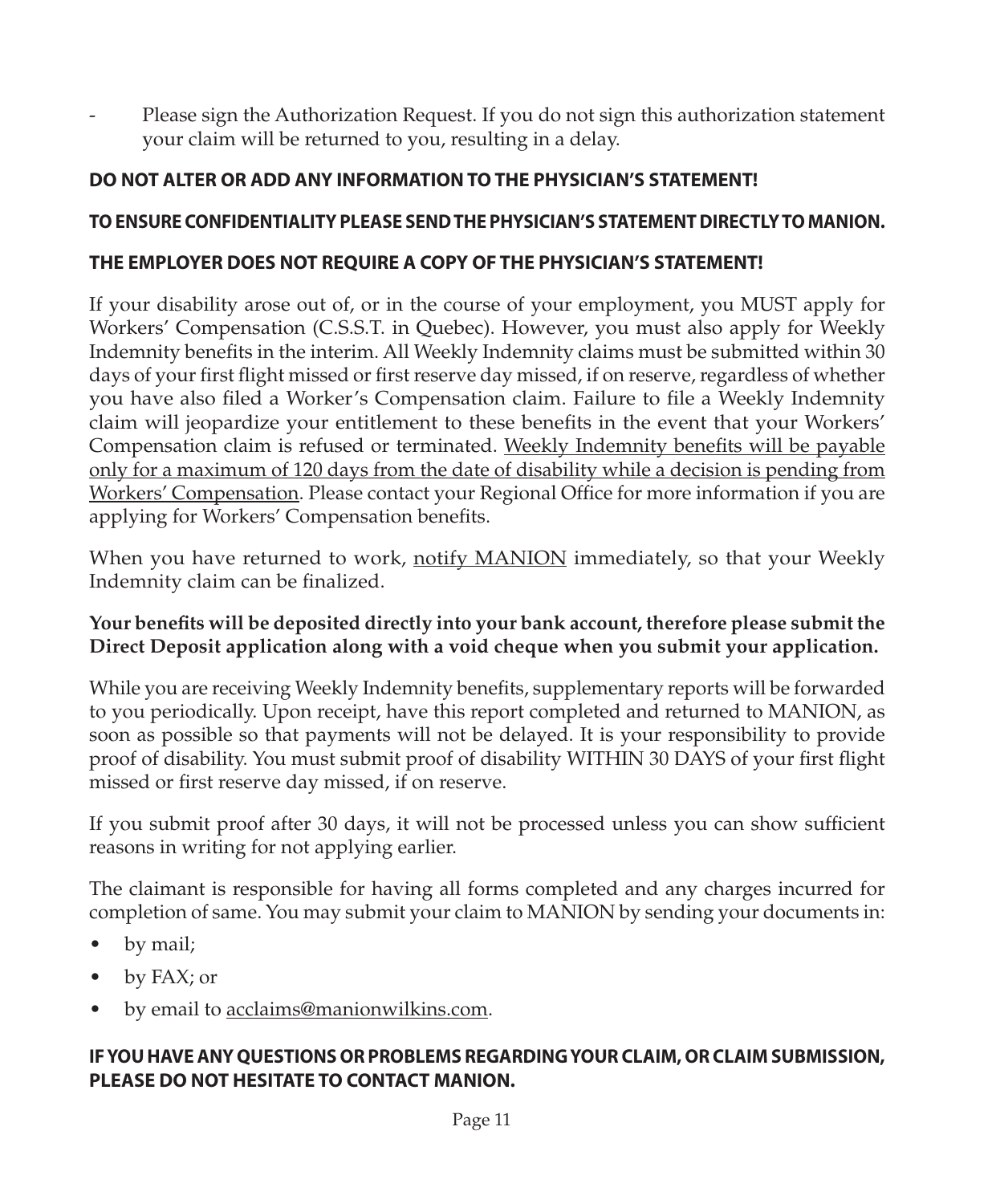<span id="page-17-0"></span>Please note: You must advise MANION before you travel at any time during your Weekly Indemnity claim. Out-of-country travel requires written medical clearance from your physician.

# **Return-to-Work**

When you return to work, you must notify MANION immediately.

# **Applying for Benefits - Time Limits**

Your claim will be processed when the claimant's statement, the employer's statement and the physician's statement have all been received. You should therefore follow up with your employer and your physician to ensure the forms are completed in a timely manner and avoid delay of benefits due to late submission.

It is your responsibility to submit proof of disability within:

- (a) 30 days of your first flight missed or first reserve day missed, if on reserve;
- (b) 30 days of the termination of your disability benefits under the Employment Insurance Act of Canada in order to reinstate your claim under this Wage Indemnity Plan; and
- (c) 30 days of the recurrence of a disability.

#### **LATE CLAIMS WILL BE PROCESSED WHEN YOU CAN SHOW SUFFICIENT REASON IN WRITING FOR NOT APPLYING EARLIER.**

#### **YOU ARE RESPONSIBLE FOR HAVING THE CLAIM FORMS COMPLETED AND ANY CHARGES INCURRED FOR THEIR COMPLETION. Claim Review**

If your benefits are denied, you may apply for review of your claim in writing to MANION who will advise you of the claim review procedures.

All requests for review and supporting documents must be postmarked **no later than 90 days** from written notification of initial denial or subsequent appeal denial.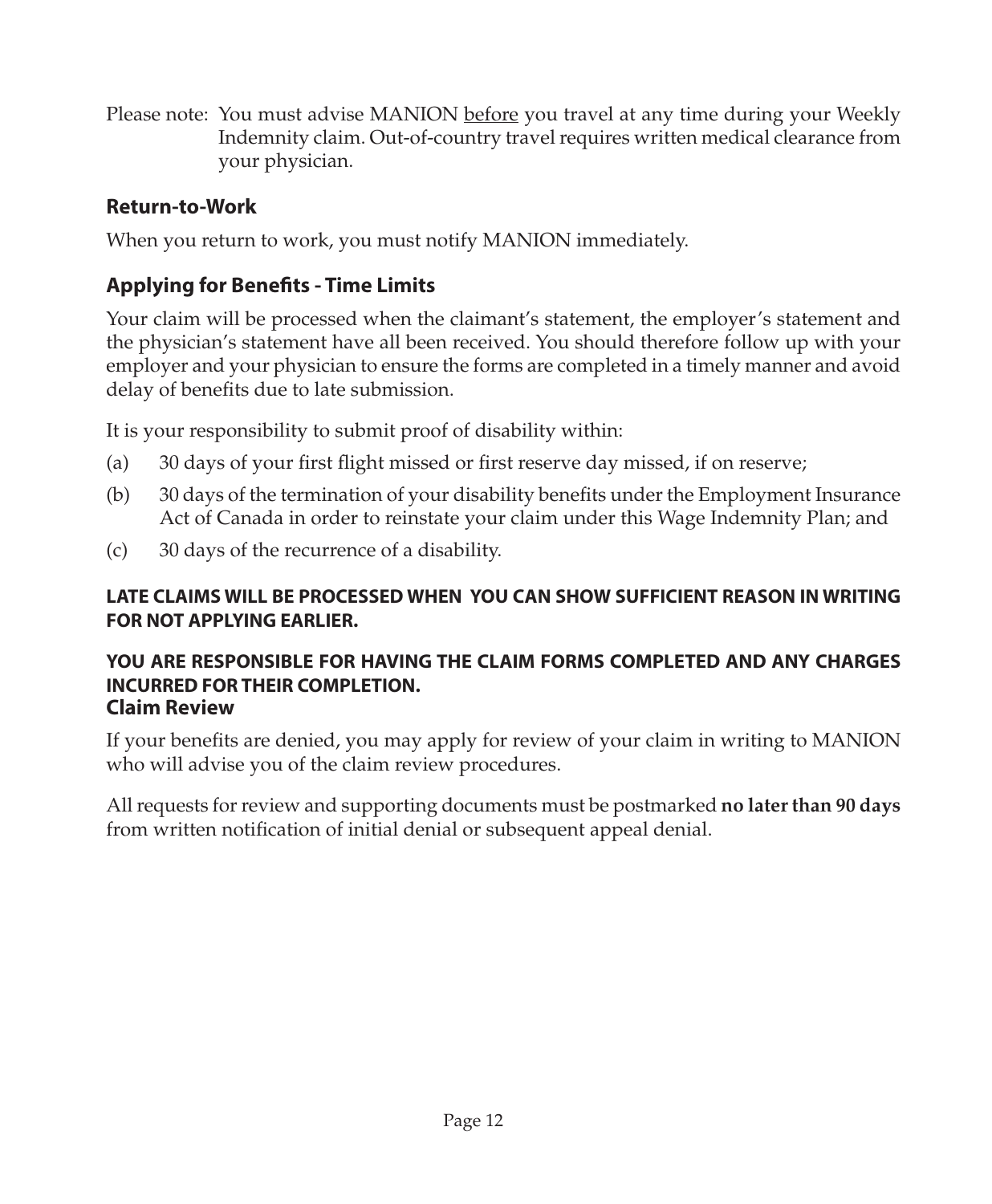# **CLAIM RULES**

# <span id="page-18-0"></span>**Vacation**

If you are on vacation and become disabled, the 7-day elimination period commences following the date first not available for work at the completion of your vacation.

If your leave of absence of 16 (sixteen) or more calendar days precedes your vacation and you have not prepaid the premium for that leave of absence, coverage will not be reinstated until you return to active work.

# **Application for Canada/Quebec Pension Plan (QPP/CPP) Disability Benefits**

In the event that you are totally disabled and your disability is a physical or mental impairment that is both severe and prolonged, you are required to file an application with CPP/QPP. You must submit proof of claim to MANION.

The wage indemnity plan benefits payable to you for any period of total disability will be reduced by the amount of a disability benefit payable under the Canada/Quebec Pension Plan:

(1) MANION will send to you a reimbursement agreement and assignment form to sign. This agreement and assignment form should be returned to MANION. Upon receipt of the signed reimbursement agreement and assignment form, benefits will continue at the rate of full wage indemnity plan payments due. This authorization will be updated annually. **You must keep MANION advised of your CPP/QPP status.**

A copy of the approval/denial notice should be forwarded to MANION so that they can adjust your wage indemnity plan benefits accordingly. **Overpaid wage indemnity plan benefits must be refunded.**

(2) In the event that you have not completed and returned the reimbursement agreement, assignment form or approval notice upon the commencement of your disability, your long-term disability benefits will be reduced by an estimated CPP/QPP Disability Benefit. **Therefore, it is essential that you apply for CPP/QPP in a timely manner as requested.**

Should CPP/QPP deny your application, the wage indemnity plan benefits will continue **without an offset** while you remain totally disabled. In addition, you will be **reimbursed** for any wage indemnity plan benefits which were previously reduced by an estimated CPP/QPP Disability Benefit. You are responsible for providing MANION with a copy of the denial notice. MANION will send you a letter of explanation detailing the appeal process. Proof of appeal must be submitted within 90 days.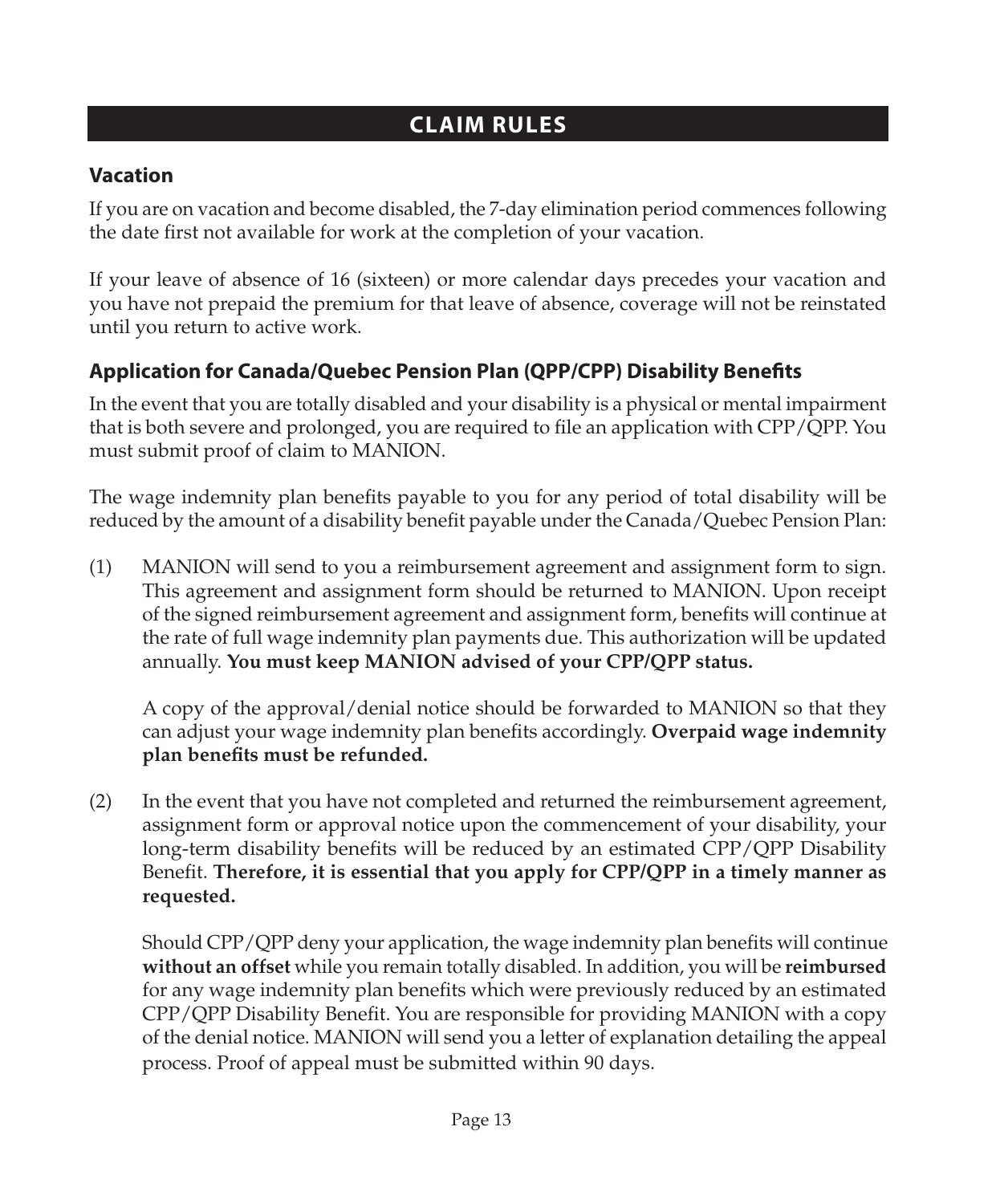# <span id="page-19-0"></span>**Physical Examination**

SSQ, at its own expense, will have the right and opportunity to designate a physician and have you examined by this physician when and as often as SSQ may reasonably require during the period of a claim under the contract.

# **Overpayment of Benefits**

If you have received an overpayment of disability benefits, you are responsible for repayment of the overpaid amount within 6 months of the date you are notified of the overpayment, or within a longer period if so agreed to by SSQ. If you fail to do so, further disability benefits payable to you from the current and any future claim will be reduced until the overpayment is recovered. If there are no further benefits to withhold, SSQ has the right to recover overpayments by any other available legal means, including the use of a collection agency.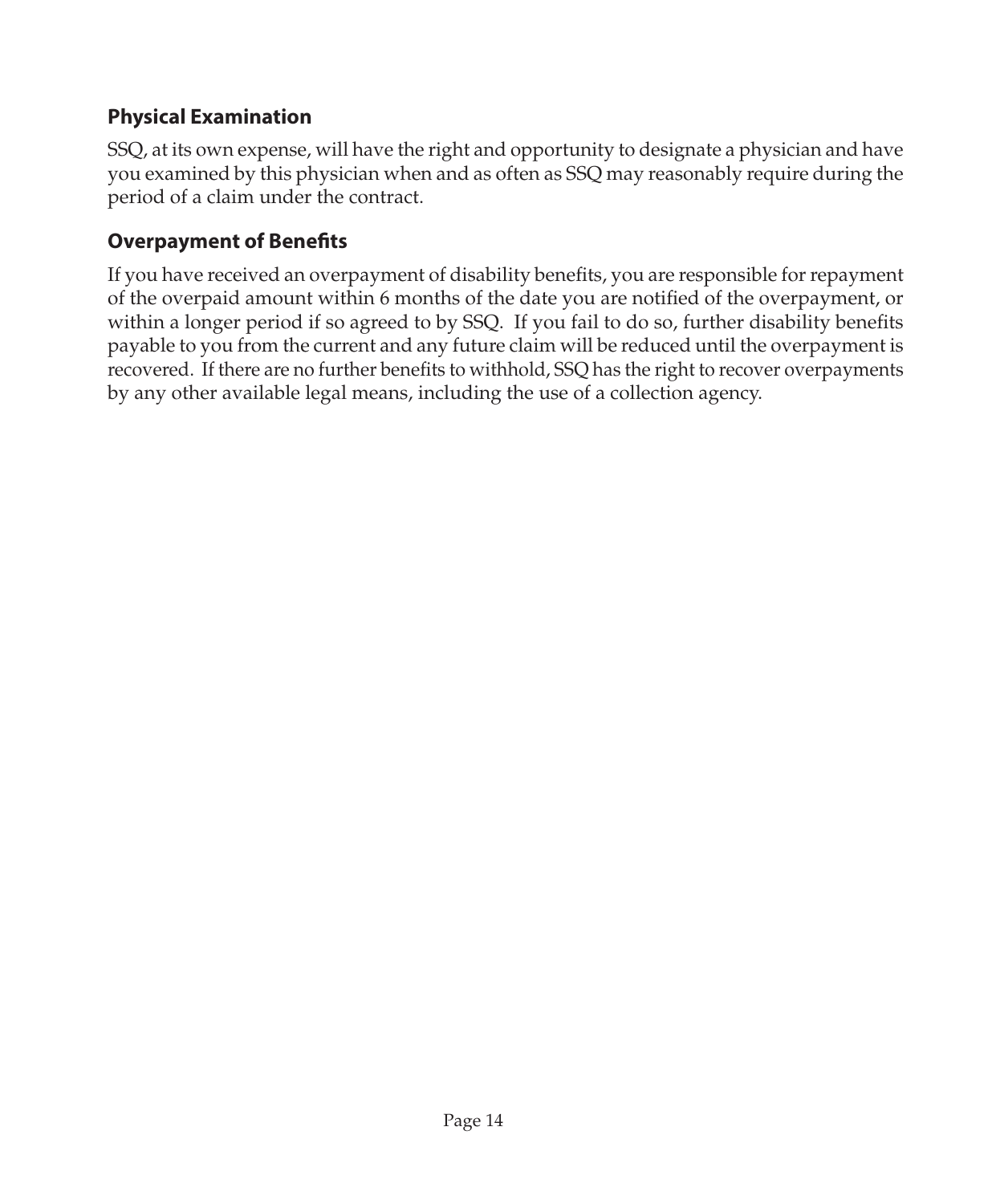# **WEEKLY INDEMNITY COVERAGE**

# <span id="page-20-0"></span>**Disability Benefits**

A weekly benefit will be paid if you become totally disabled while insured under this coverage and are under the regular care of a physician.

Payments will start when the elimination period has been completed and will continue in accordance with the benefit plan provisions while you are totally disabled.

Payment will be made weekly, computed from the end of the elimination period, provided you submit satisfactory evidence of continuing total disability as requested by MANION.

Benefits for part of a week will be paid at the rate of one-seventh of the weekly benefit rate multiplied by the number of days you are totally disabled during that week.

# **Definitions**

For the purposes of this Weekly Indemnity Coverage:

- (1) "**Elimination period**" means the period of total disability that must elapse before you are entitled to benefits under this Weekly Indemnity Coverage.
- (2) "**Maternity leave of absence"** means:
	- (a) any period of maternity leave taken by you in accordance with a federal or provincial law or pursuant to mutual agreement between you and the employer; or
	- (b) any period of maternity leave which the employer requires you to take in accordance with a federal or provincial law.

The period of maternity leave will commence on the earlier of the elected date of the leave and the date of delivery, and will end on the day you are scheduled to return to work.

(3) "**Period of total disability**" means the period during which you are totally disabled, be it an uninterrupted period or successive periods of total disability as provided for under the Recurrent Disabilities provision of this Weekly Indemnity Coverage.

Only one waiting period and only one maximum duration for the payment of benefits apply to the same Period of Total Disability.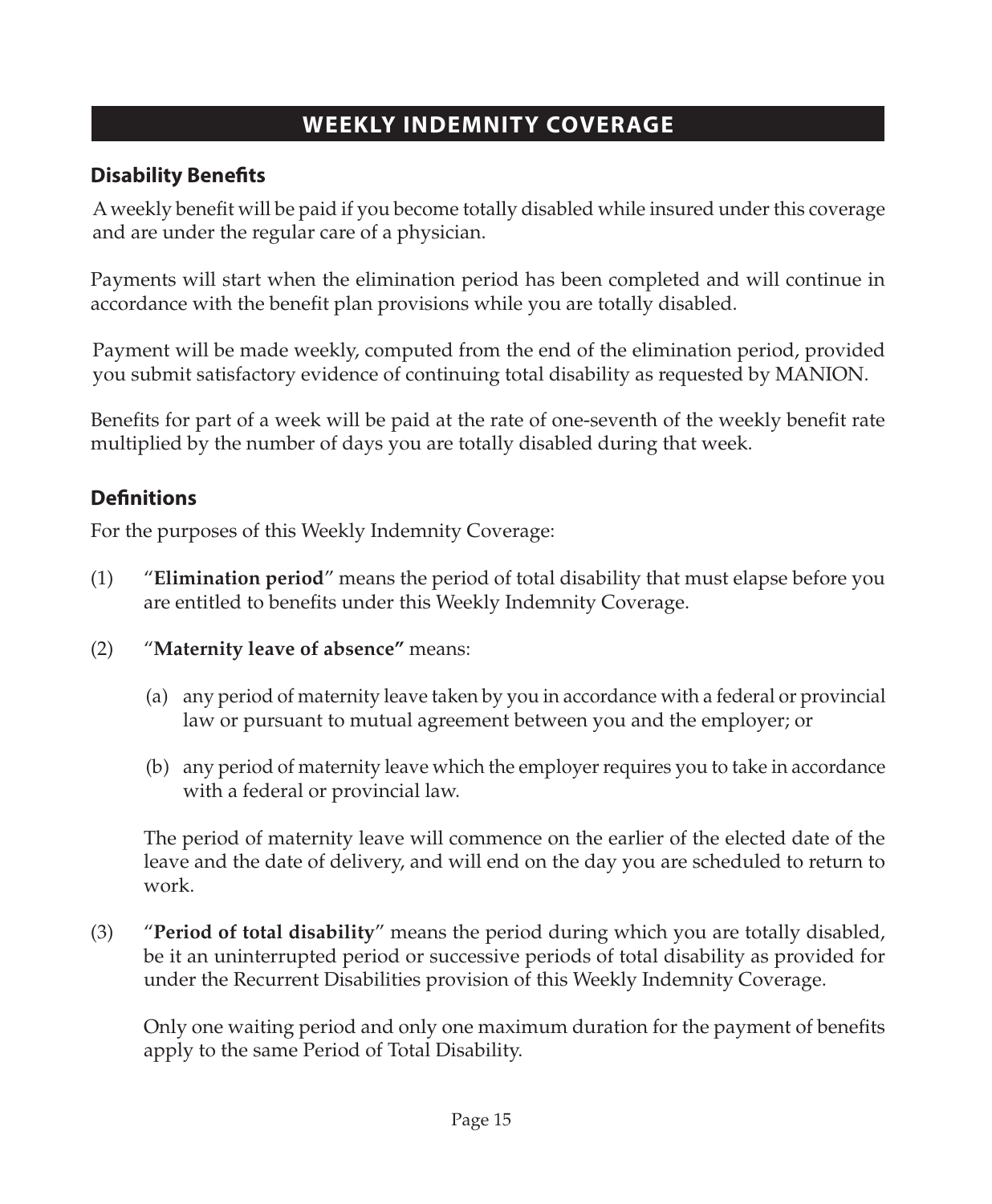<span id="page-21-0"></span>(4) "**Total disability" or "totally disabled"** means that, because of a medically determinable mental or physical impairment due to illness or accidental injury, you are unable to perform the regular duties of a flight attendant.

The availability of work does not affect the determination of total disability or totally disabled.

# **Benefit Period**

If your disability prevents you from working as a flight attendant, in other words, if you are totally disabled, you may be eligible for weekly indemnity benefits, as follows:

After a 7-day elimination period, weekly indemnity benefits are payable for 15 weeks, the next 15 weeks of disability benefits are payable under the Employment Insurance Act of Canada, followed by payment of an additional 46 weeks of weekly indemnity benefits.

# **Elimination period**

Benefits will be payable from the  $8<sup>th</sup>$  consecutive day you are totally disabled.

The first day of the elimination period for a regular blockholder begins on the day the first flight is missed due to total disability, and for a reserve blockholder it begins on the first reserve day missed due to total disability. If you are not actively at work for more than half of any day because you are totally disabled, the absence is considered one day of total disability.

# **Amount of Weekly Benefits**

An amount equal to 60% of your weekly pre-disability earnings, rounded to the next higher multiple of \$1.00 if not already a multiple thereof.

# **Taxability**

Since you pay the entire cost of the coverage, the weekly indemnity benefits are nontaxable. (Disability benefits payable under the Employment Insurance Act of Canada are taxable.)

# **Reduction of Weekly Benefit (Direct and indirect offsets)**

- (1) **The weekly benefit payable** is equal to the weekly benefit **reduced** by the total of the following amounts payable to you for the same period of total disability:
	- (a) The amount of any disability pension payable under the Canada/Quebec Pension Plan, excluding disability income payable on account of dependent children and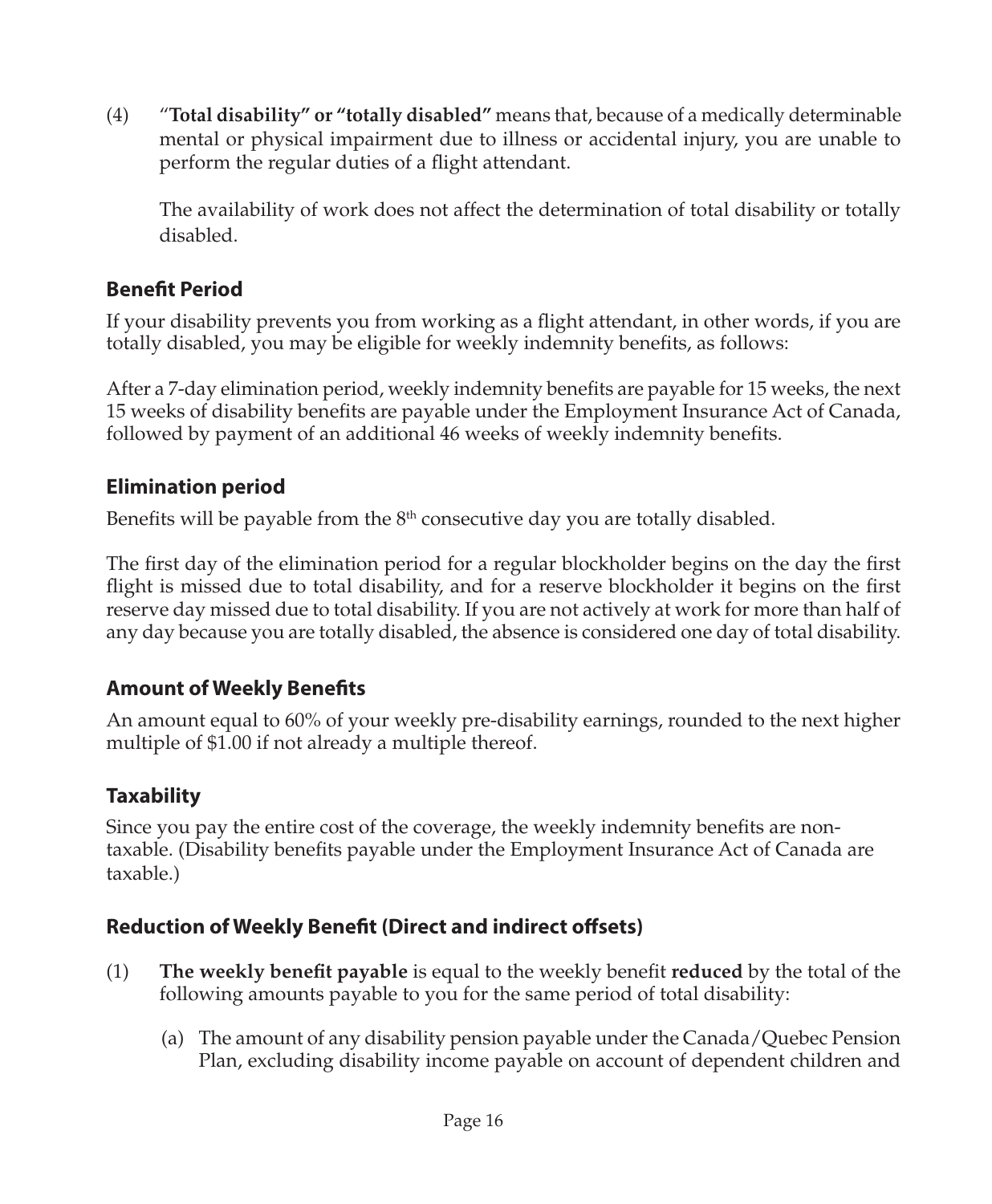excluding any cost-of-living adjustments under CPP/QPP that become effective after weekly indemnity benefits become payable.

- (b) The amount of any income replacement benefits payable (or which would have been payable upon proper application) under any workers' compensation act or similar law. Any week for which the payable weekly benefit is zero will count towards the maximum benefit period.
- (c) The amount of any income replacement benefits payable (or which would have been payable upon proper application) under any government plan of automobile insurance which has been approved as an acceptable limitation under the Employment Insurance Act of Canada.
- (d) The amount of any salary continuance, remuneration, or sick leave paid by an employer, excluding vacation pay and severance pay.
- (e) The amount of any income received from any occupation or business for remuneration or profit, excluding vacation pay, severance pay and earnings from an approved rehabilitation plan or program. However, in the event a member has a form of preexisting income prior to their date of disability, this pre-existing income amount will not be an offset.

Any cost-of-living increase in the amounts payable under a government plan as described above that becomes effective after weekly indemnity benefits become payable will not further reduce your weekly benefit.

If you do not receive income and benefits from the various sources mentioned above, it is your responsibility to provide proof that an initial application and all levels of appeals or a later re-application were declined. Otherwise, SSQ will reduce your Weekly Indemnity benefit amount by any income or indemnities to which it deems you are entitled. This provision applies to CPP/QPP disability pension benefits and any disability payments payable under any worker's compensation act or similar law, but does not apply to retirement income payable under the Canada/Quebec Pension plan or the employer's pension plan. the indexation of sources of income is not included in the calculation of benefits.

- (2) The **weekly benefit payable** may be **further reduced** so that the amount payable together with payments receivable from **all sources** (including retirement income from the Canada/Quebec Pension Plan) will not exceed 100% of your weekly pre-disability earnings. Payments receivable from the following sources are excluded:
	- (a) a policy which is solely an individual disability income policy;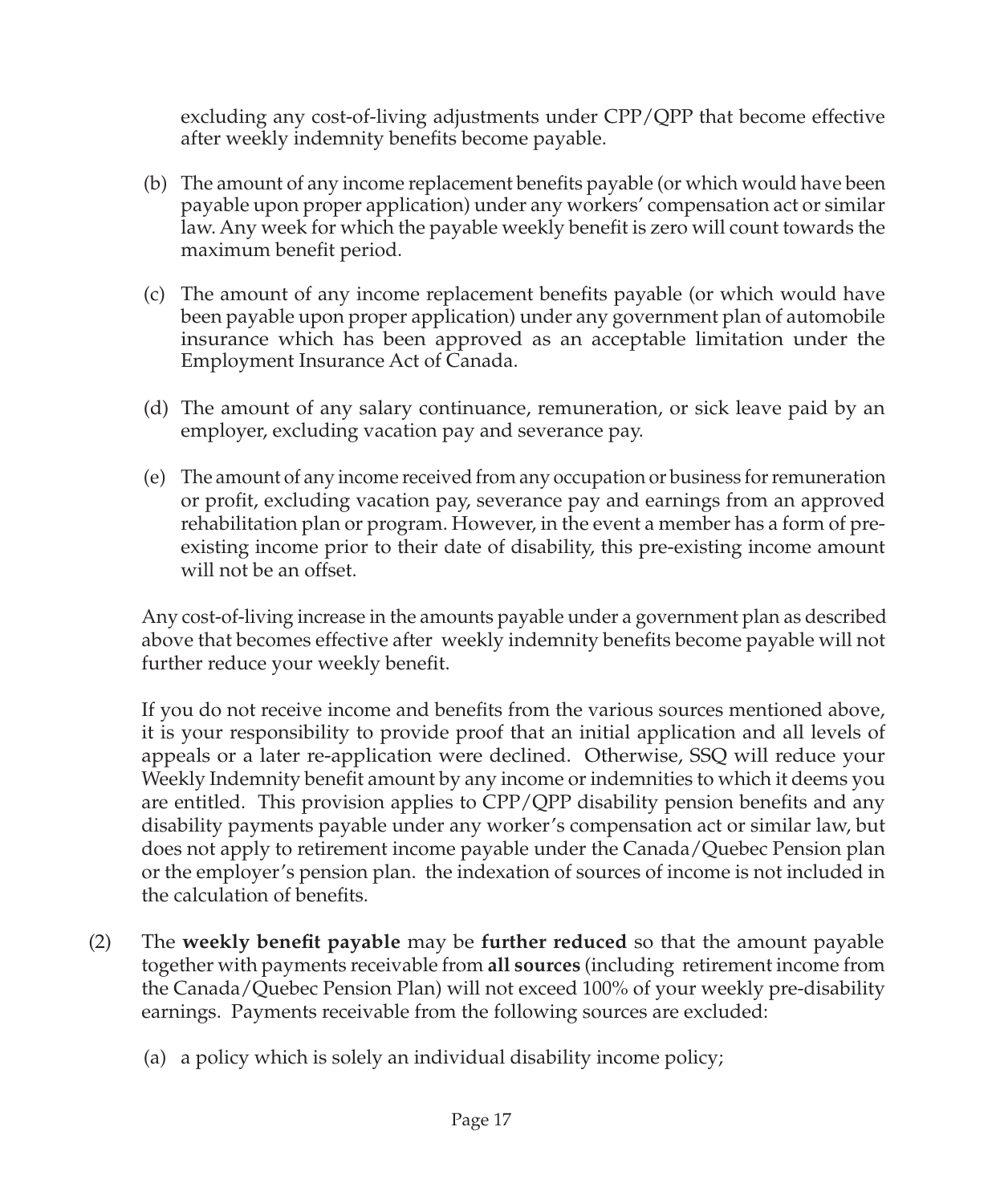- <span id="page-23-0"></span>(b) a disability attachment to an individual life insurance policy;
- (c) a disability attachment to a mortgage life insurance policy.

#### **Rehabilitation Incentive Provision**

Your weekly benefit payable will be the lesser of:

- (1) your weekly benefit reduced by 50% of the weekly earnings you receive from an approved rehabilitation plan or program, or
- (2) the difference between your pre-disability earnings and earnings you receive from an approved rehabilitation plan or program.

**In no event will the weekly benefit payable be:**

- **(a) less than the amount that would otherwise be payable under the Employment Insurance Act of Canada;**
- **(b) more than your weekly pre-disability earnings.**

# **Maximum Benefit Period**

For any one period of total disability, benefits will be considered for 77 weeks (including elimination period) but not beyond the earliest of:

- 1. the date you return to active work; or
- 2. the end of the month in which you attain age 71; or
- 3. the end of the month prior to the month in which you start to receive early retirement or normal retirement benefits under any employee benefit plan; or
- 4. the date on which you elect to resign; or
- 5. the date of your death.

# **Recurrent Disabilities**

If you return to active work on a full-time basis following a period of total disability for which benefits were payable and, within 31 days, again become totally disabled due to the same causes, you will be considered to have been continuously disabled for the purposes of the elimination period. If the subsequent disability is due to entirely different causes and separated by less than one full day during which you are actively at work, you will be considered to have been continuously disabled for the purposes of the elimination period.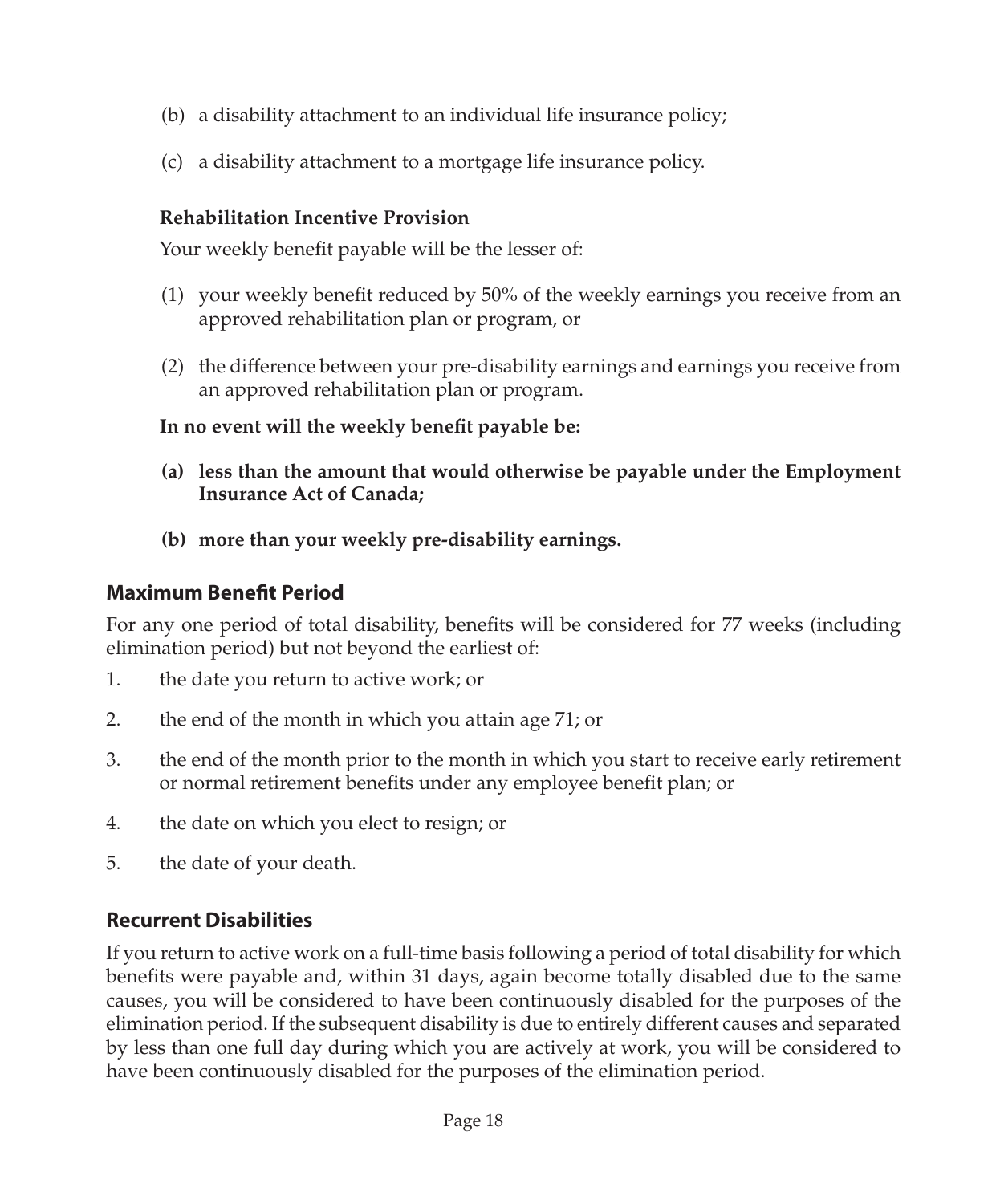# <span id="page-24-0"></span>**Vocational Rehabilitation Benefits**

Vocational rehabilitation involves a work-related activity or training strategy that:

- (1) is designed to facilitate your return to your job or other gainful employment; and
- (2) is recommended or approved by SSQ.

In considering whether or not a rehabilitation proposal is appropriate, SSQ will assess such factors as the expected duration of disability, and the level of activity required to facilitate the earliest possible return to employment.

SSQ recognizes the individual needs of persons with disabilities by making a distinction between a comprehensive rehabilitation program and a rehabilitation plan.

### **Comprehensive Rehabilitation Program**

To be classified as a comprehensive rehabilitation program, the goal must be:

- (1) to return the person to work in a different job that requires extensive or prolonged training; or
- (2) to return the person to work in a self-employed capacity.

Training is considered extensive or prolonged if it lasts longer than 12 consecutive months.

#### **Rehabilitation Plan**

To be classified as a rehabilitation plan, the goal must be:

- (1) to return the person to work in the same job;
- (2) to return the person to work in a modified job with the same employer; or
- (3) to return the person to work in a different job that capitalizes on transferable skills.

#### **Participation Commitment**

If, for non-medical reasons, you do not participate or cooperate in a rehabilitation plan or program that has been recommended or approved by SSQ, you will no longer be entitled to weekly indemnity benefits.

# **Employment Income**

Employment income earned during a rehabilitation period will be considered under the rehabilitation incentive provision.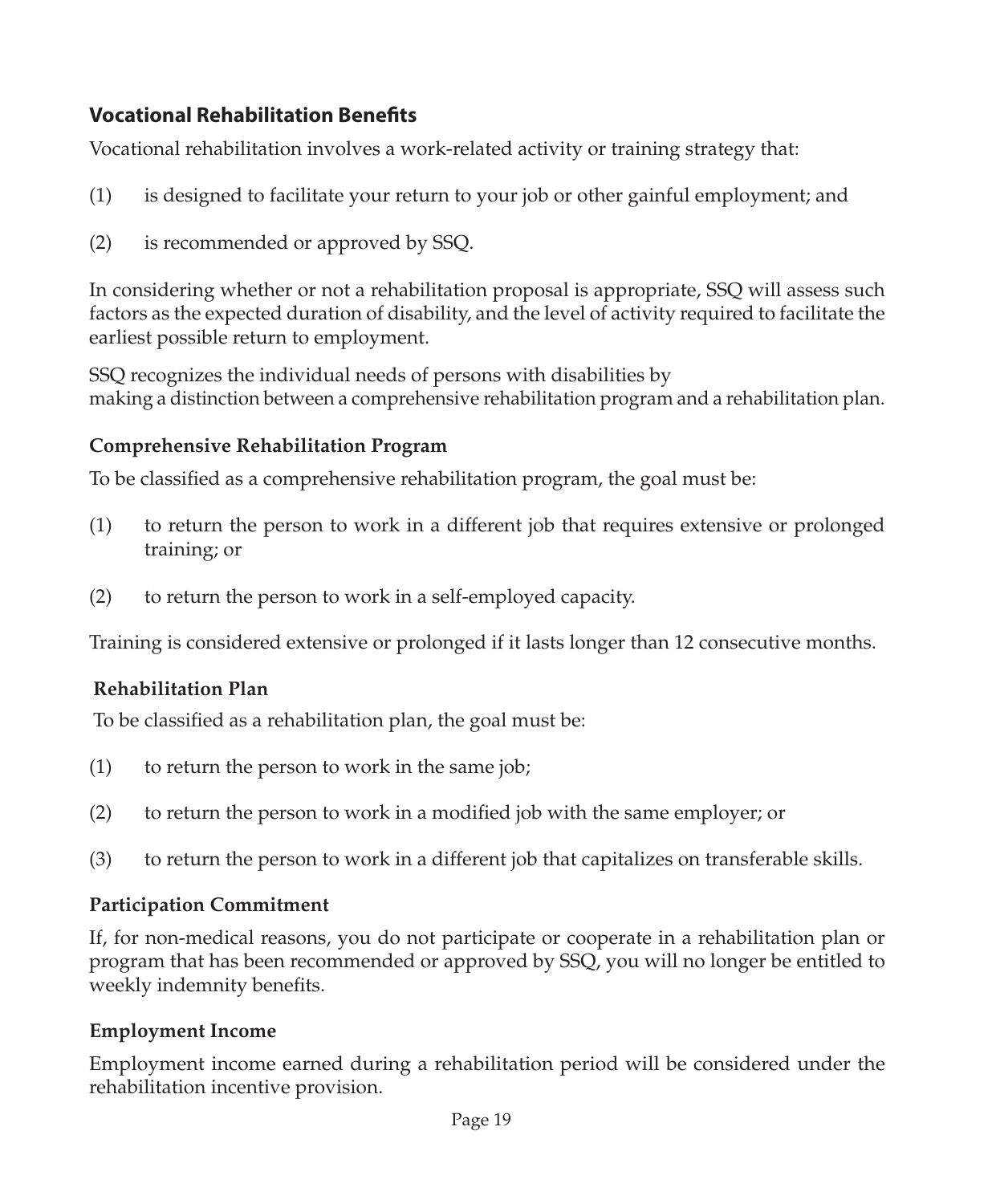#### <span id="page-25-0"></span>**Limitation**

Vocational rehabilitation benefits are available only while you are entitled to weekly indemnity benefits.

### **Limitations and Exclusions**

#### **Benefits are subject to the following limitations:**

(1) Leave of absence, layoff or suspension

You will not be eligible for benefit consideration for a total disability commencing during a leave of absence, layoff or suspension unless you have elected to keep your coverage in force during the leave of absence, layoff or suspension.

Please refer to the Continuation of Coverage During Absence From Work section for more information on total disability beginning during an absence from work and prepayment of premium guidelines.

(2) Strike or Lockout

You will not be eligible for benefit consideration for a total disability commencing during a strike or lockout.

(3) Vacation

If you are on vacation and become disabled, the 7-day elimination period commences following the date first not available for work at the completion of your vacation.

If your leave of absence of 16 or more calendar days precedes your vacation and you have not prepaid the premium for that leave of absence in accordance with the Continuation of Coverage During Absence From Work section, coverage will not be reinstated until you return to active work. No prepayment of premiums is required when you are absent from work due to vacation.

(4) Out of Canada

Benefits will be suspended during any period that you are out of Canada unless:

- (a) prior to departure, you requested an exception that was approved in writing by MANION; and
- (b) you are receiving regular and continuous treatment from a physician; and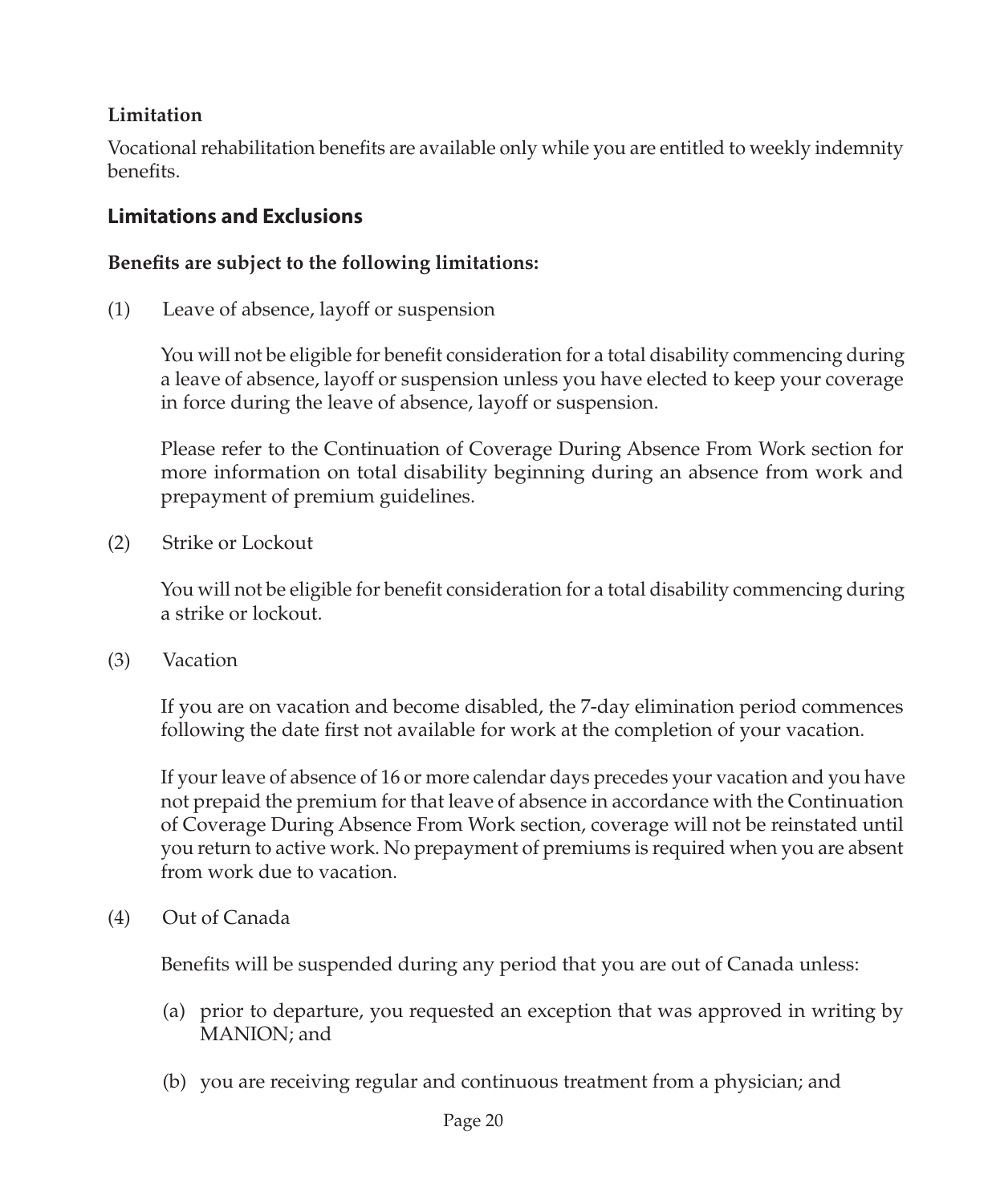- (c) evidence satisfactory to MANION of such regular and continuous treatment is given to MANION within 30 days of your departure and thereafter as often as the Insurer reasonably requires; and
- (d) you are available to submit to a medical examination by a physician provided and paid for by MANION if so required by MANION; and
- (e) you submit a physician's note approving travel as well as the dates of departure which must be approved by MANION.
- (5) Refusal to undergo medical examination or receive medical treatment

To receive the benefits provided under the Weekly Indemnity Coverage, you must agree to undergo any examination or receive appropriate treatment that is likely to promote recovery and return to work.

If you fail to comply with the above stipulations, the payment of benefits shall be suspended until the date on which it is demonstrated that you are effectively undergoing the relevant examination or receiving the relevant treatment.

#### **Benefits will not be payable under the following circumstances:**

- (1) Any period of time during which you are not participating and cooperating in an appropriate treatment program for each disabling condition. Such a program must be recommended by the licensed physician treating you and be of a nature and frequency usually required for each disabling condition.
- (2) Any period of time that you are receiving treatment by a therapist, unless such treatment is recommended by a physician and deemed appropriate by MANION.
- (3) Any period after you fail to participate or cooperate, for non-medical reasons, in a rehabilitation plan or program that has been recommended or approved by MANION.
- (4) Any period of time during which you are on approved leave of absence, including maternity leave of absence.
- (5) If the disability commences while you are not actively at work (as defined on the Definitions page) due to strike or lockout, unless your disability commenced prior to strike or lockout.
- (6) If the disability results from illness or injury while you are on full-time active duty in the armed forces of any country, state or international organization.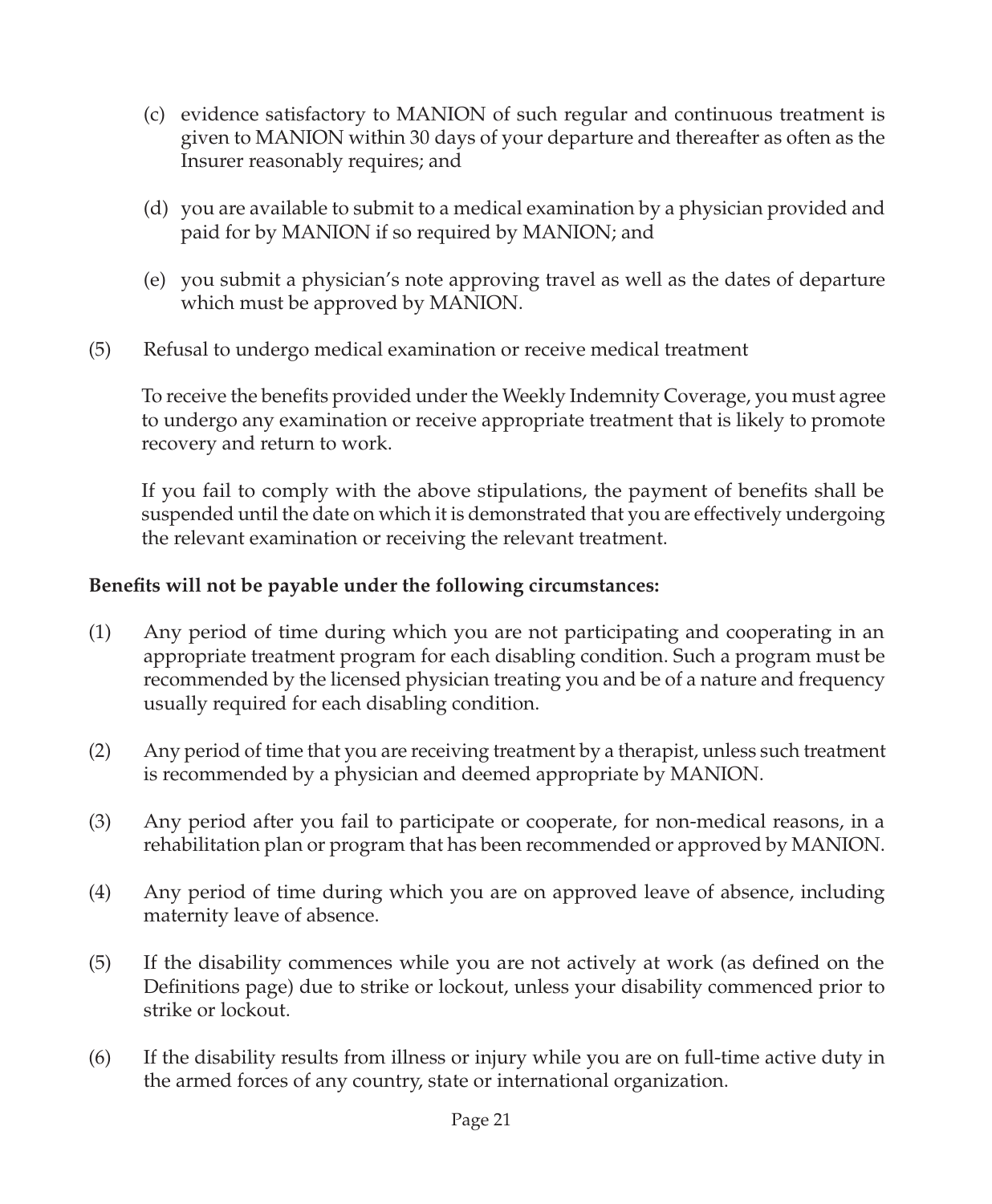- <span id="page-27-0"></span>(7) If the disability is due to war or act of war, whether declared or undeclared.
- (8) If the disability results from your participation in the commission of, or attempt to commit, any criminal offence.
- (9) If the disability results from an accident which occurs while you are operating a motor vehicle and your blood contains more than 80 milligrams of alcohol in 100 millilitres of blood (.08).
- (10) If the disability results from intentionally self-inflicted injuries.
- (11) If the disability results from cosmetic surgery or elective surgery, unless the surgery is for accidental injuries, or unless the surgery is medically necessary for the purposes of continuing to perform your occupation.
- (12) Any period of time during which you are:
	- (a) confined in a penal institution or other house of correction; or
	- (b) confined in a hospital, or similar institution, as a result of criminal proceedings.
- (13) Any period of time during which, for non-medical reasons, you postpone treatment or medical intervention, surgical or otherwise, that had been previously scheduled.

# **Entitlement to Benefits Should Coverage Terminate**

In accordance with the principles governing the industry of insurance, if the Weekly Indemnity Coverage under the policy terminates and you are totally disabled on that date, your entitlement to weekly indemnity benefits under the policy will continue during the same period of total disability as if the Coverage had not terminated.

# **Waiver of Premiums**

The Weekly Indemnity Coverage will be continued without payment of premiums while you are receiving benefits under this coverage, the Long-Term Disability Coverage, or any Worker's Compensation Act or similar law provided you meet the definition of total disability under the policy.

# **Third Party Claim**

If you receive benefits under this coverage and seek compensation from a third party for causing you to become totally disabled, the claim for compensation will include reimbursement for loss of earnings. If you are awarded compensation, you will have to refund to SSQ any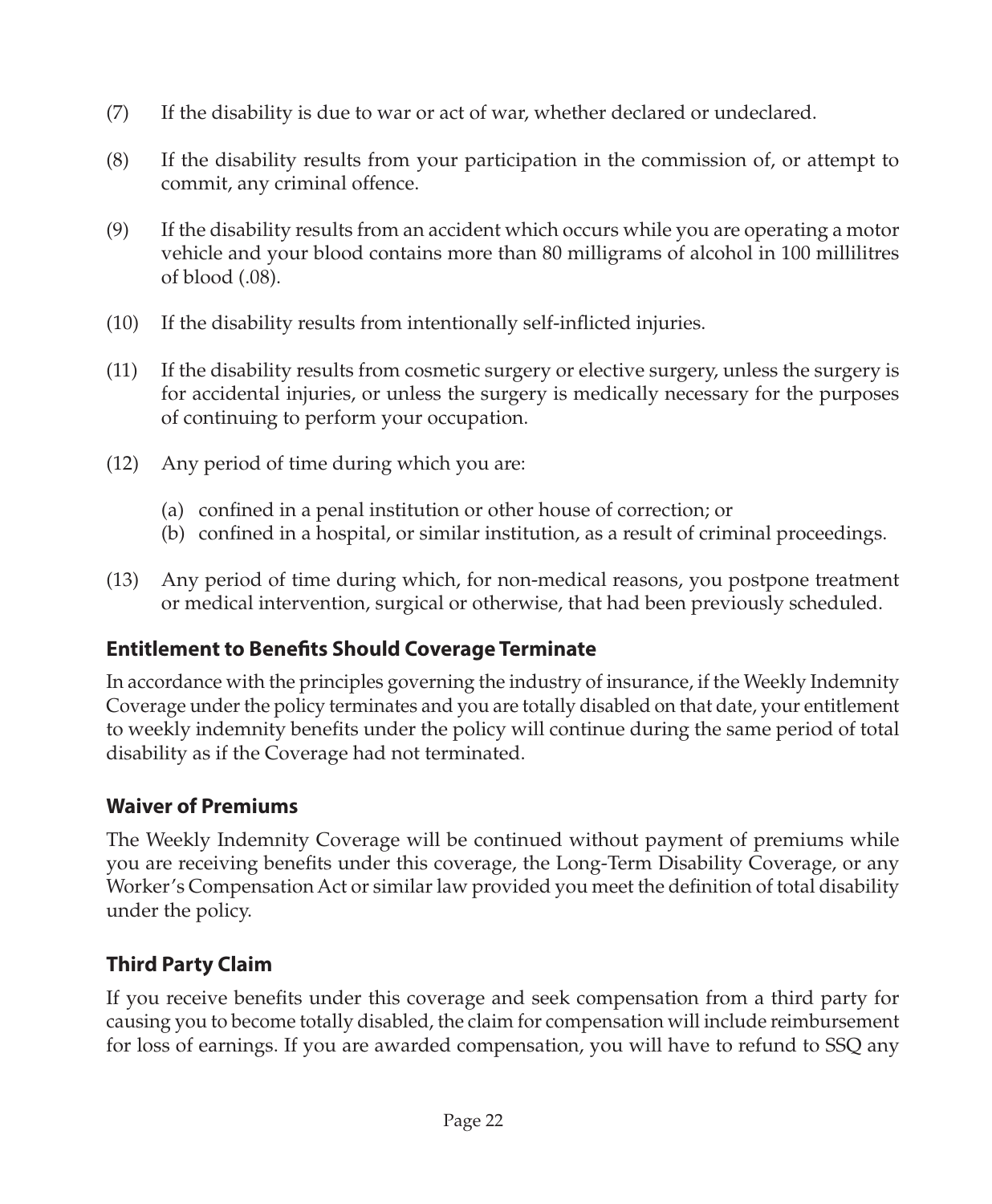<span id="page-28-0"></span>benefits received under this coverage for such total disability, up to the amount awarded under the third party claim.

### **To Whom Payable**

Benefits under this coverage will be payable to you.

# **Assignment**

Benefits under this coverage are not assignable, meaning that ownership of benefits cannot be transferred to any person or organization.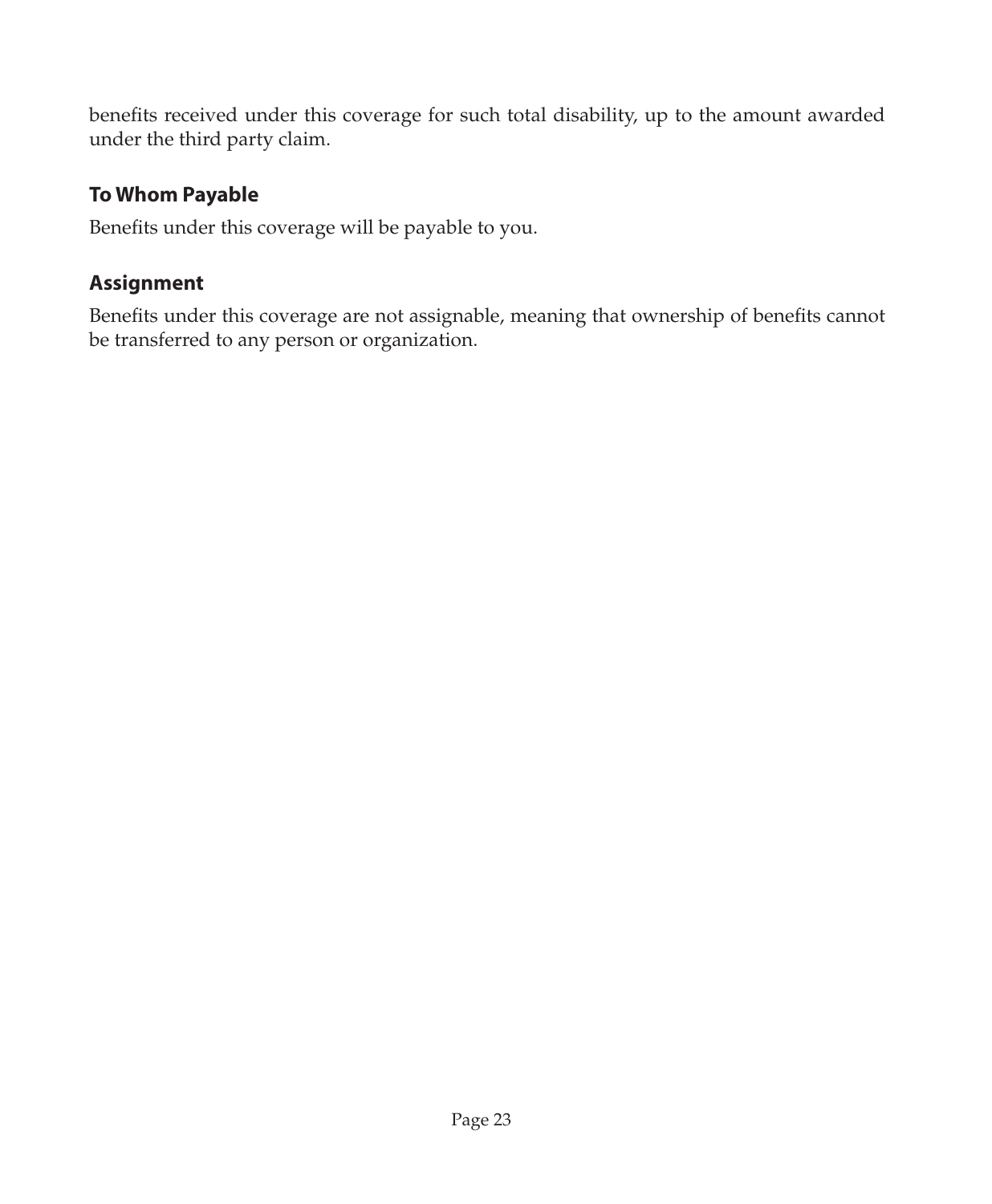# **LONG-TERM DISABILITY COVERAGE**

### <span id="page-29-0"></span>**Disability Benefits**

A monthly benefit will be paid if you become totally disabled while insured under this coverage, are under the regular care of a physician, and you have completed the Long-Term Disability Coverage elimination period before you reach age 65.

Payments will start when the elimination period has been completed and will continue in accordance with the benefit plan provisions while you are totally disabled.

Payment will be made monthly, computed from the end of the elimination period, provided you submit satisfactory evidence of continuing total disability as requested by MANION.

Benefits for part of a month will be paid at the rate of one-thirtieth of the monthly benefit rate multiplied by the number of days you are totally disabled during that month.

### **Definitions**

For the purposes of this Long-Term Disability Coverage:

- (1) "**Elimination period**" means the period of total disability that must elapse before you are entitled to benefits under this Long-Term Disability Coverage.
- (2) "**Maternity leave of absence"** means:
	- (a) any period of maternity leave taken by you in accordance with a federal or provincial law or pursuant to mutual agreement between you and the employer; or
	- (b) any period of maternity leave which the employer requires you to take in accordance with a federal or provincial law.

The period of maternity leave will commence on the earlier of the elected date of the leave and the date of delivery, and will end on the day you are scheduled to return to work.

(3) "**Period of total disability**" means the period during which you are totally disabled, be it an uninterrupted period or successive periods of total disability as provided for under the Recurrent Disabilities provision of this Long Term Disability Coverage.

Only one waiting period and only one maximum duration for the payment of benefits apply to the same Period of Total Disability.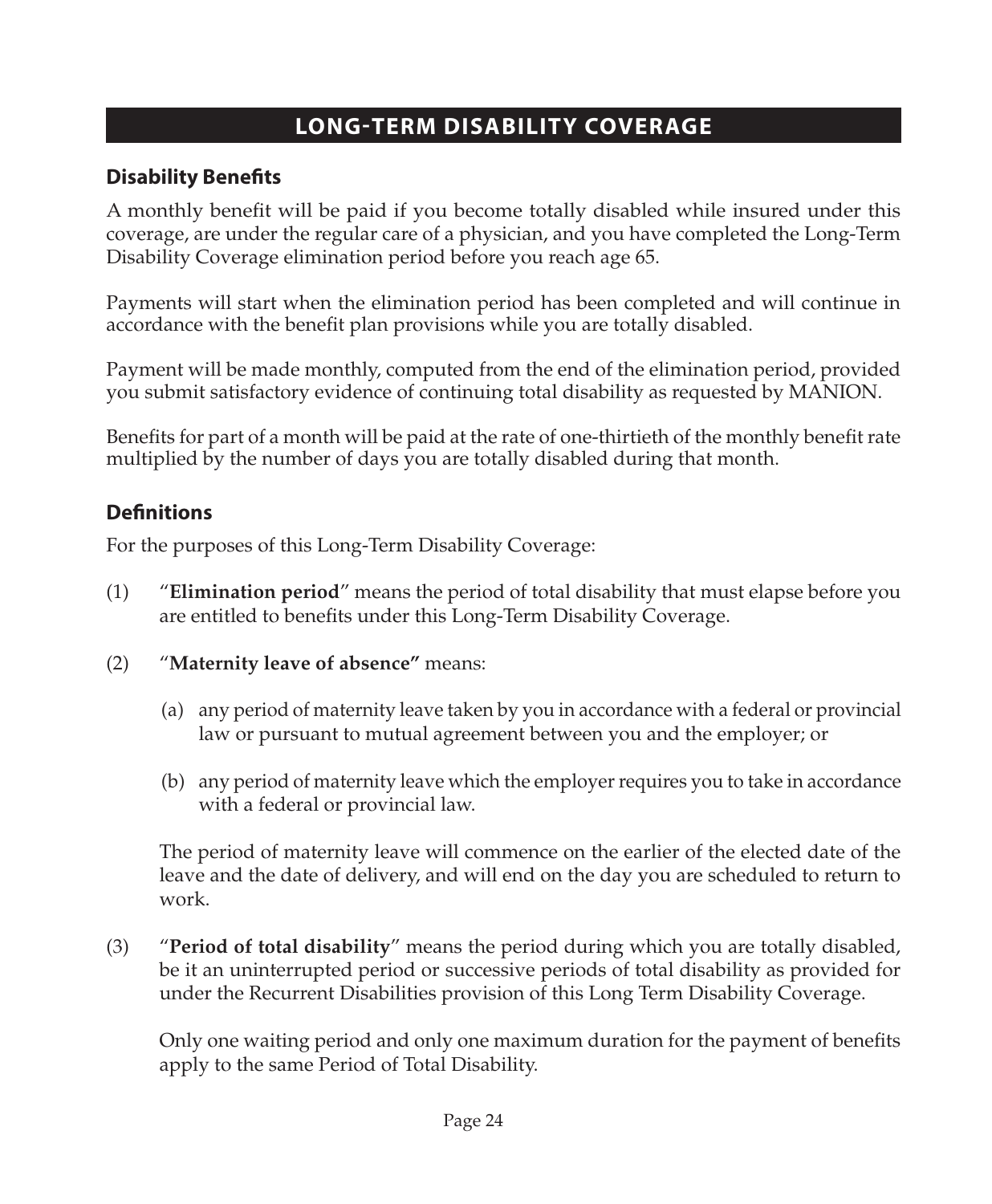<span id="page-30-0"></span>(4) **"Total disability" or "totally disabled"** means that, because of a medically determinable mental or physical impairment due to illness or accidental injury, you are not able to engage in any gainful occupation for which you are reasonably fitted by education, training or experience.

The availability of work does not affect the determination of total disability or totally disabled.

### **Elimination Period**

Benefits under the Long-Term Disability Coverage will be payable after 77 weeks of the same period of total disability or, if later, on the date that any weekly indemnity benefits paid under the contract, or salary continuance paid by an employer, should cease.

For a regular blockholder the elimination period begins on the day the first flight is missed due to total disability, and for a reserve blockholder on the first reserve day missed due to total disability.

# **Benefit Period**

If your disability prevents you from working after using up your weekly indemnity benefits, you may be eligible for long-term disability benefits for up to the maximum benefit period.

# **Amount of Monthly Benefit**

60% of your pre-disability earnings payable monthly.

# **Taxability**

Since the employer contributes towards the cost of the coverage, the long-term disability benefits are taxable.

# **Reduction of Monthly Benefit (Direct and indirect offsets)**

- (1) The **monthly benefit payable** is equal to the monthly benefit **reduced** by the total of the following amounts payable to you for the same period of total disability:
	- (a) The amount of any disability pension payable under the Canada/Quebec Pension Plan, excluding disability income payable on account of dependent children and excluding any cost-of-living adjustments under CPP/QPP that become effective after long-term disability benefits become payable.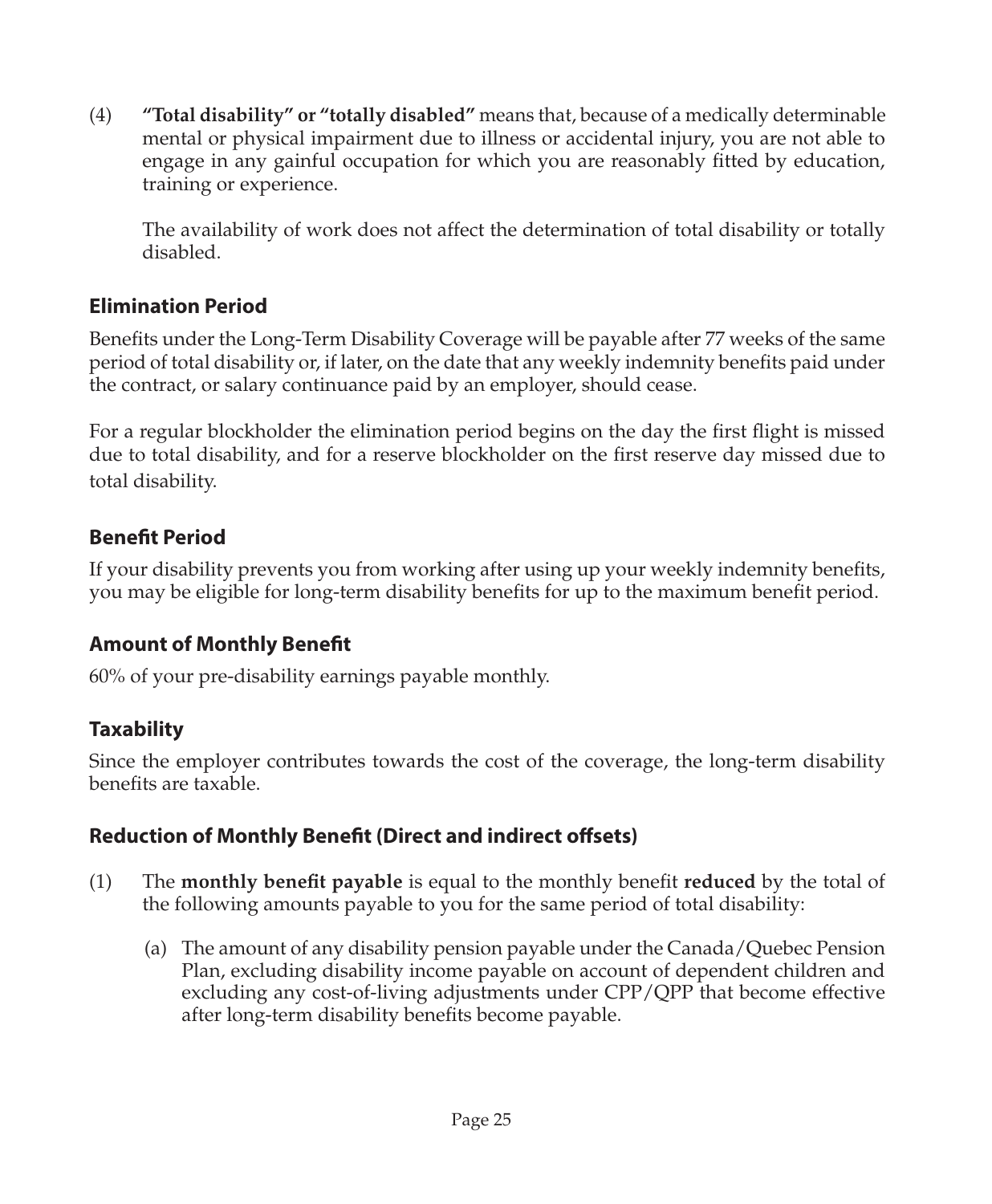- (b) The amount of any income replacement benefits payable (or which would have been payable upon proper application) under any workers' compensation act or similar law.
- (c) The amount of any income replacement benefits payable (or which would have been payable upon proper application) under any government plan of automobile insurance which has been approved as an acceptable limitation under the Employment Insurance Act of Canada.
- (d) The amount of any salary continuance, remuneration, or sick leave paid by an employer, excluding vacation pay and severance pay.
- (e) The amount of any income received from any occupation or business for remuneration or profit, excluding vacation pay, severance pay and earnings from an approved rehabilitation plan or program.

Any cost-of-living increase in the amounts payable under a government plan as described above that becomes effective after long term disability benefits become payable will not further reduce your monthly benefit.

If you do not receive income and benefits from the various sources mentioned above, it is your responsibility to provide proof that an initial application and all levels of appeals or a later re-application were declined. Otherwise, SSQ will reduce your Long-Term Disability benefit amount by any income or indemnities to which it deems you are entitled. This provision applies to CPP/QPP disability pension benefits and any disability payments payable under any worker's compensation act or similar law, but does not apply to retirement income payable under the Canada/Quebec Pension plan or the employer's pension plan. the indexation of sources of income is not included in the calculation of benefits.

- (2) The **monthly benefit payable** may be **further reduced** so that the amount payable together with payments receivable from **all sources** (including retirement income from the Canada/Quebec Pension Plan) will not exceed 85% of your monthly pre-disability earnings. Payments receivable from the following sources are excluded:
	- (a) a policy which is solely an individual disability income policy;
	- (b) a disability attachment to an individual life insurance policy;
	- (c) a disability attachment to a mortgage life insurance policy.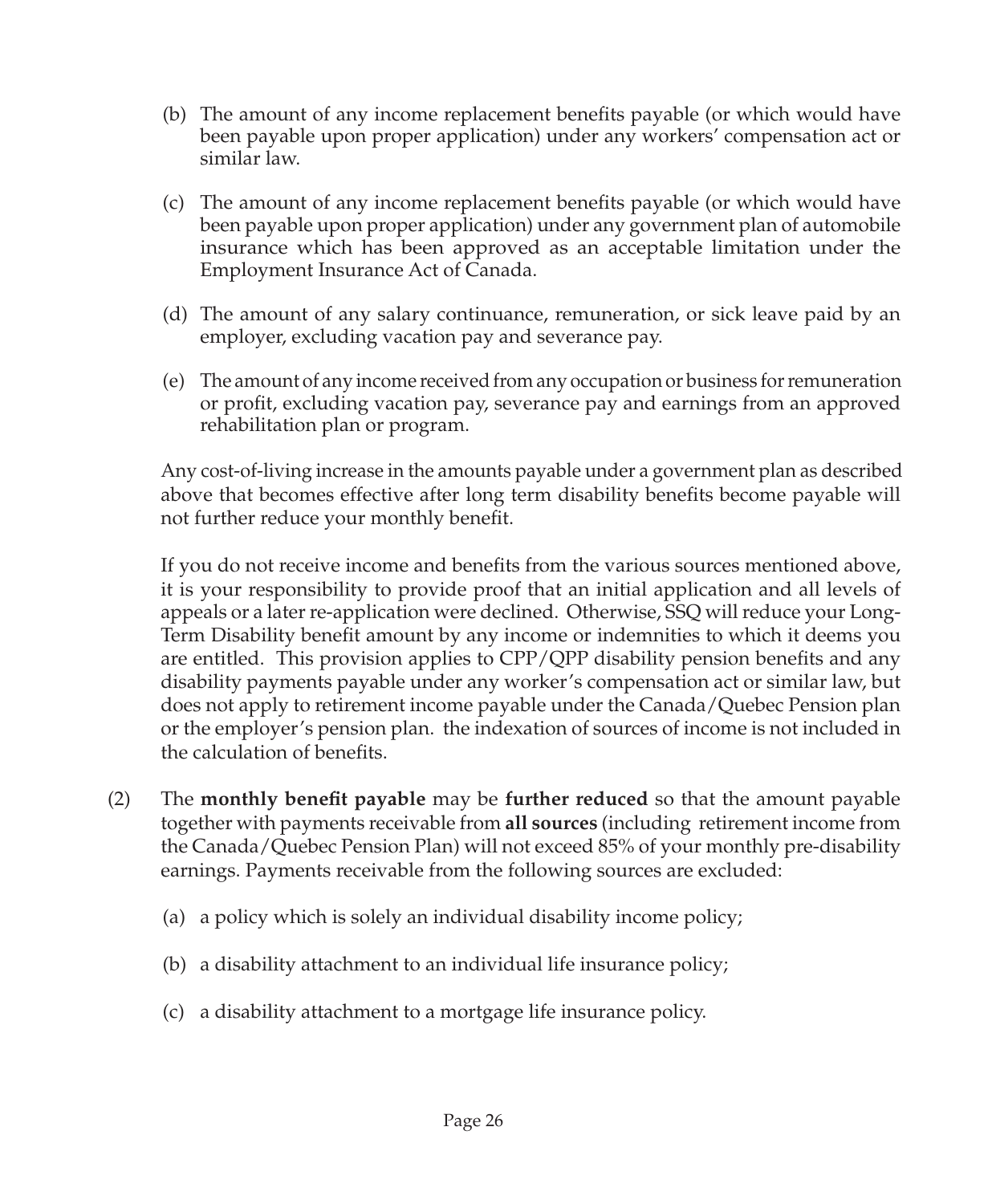#### <span id="page-32-0"></span>**Rehabilitation Incentive Provision**

During the first 12 months of the long-term disability claim, your monthly benefit payable will be the lesser of:

- (1) your monthly benefit reduced by 50% of the monthly earnings you receive from an approved rehabilitation plan or program, or
- (2) the difference between your pre-disability earnings and earnings you receive from an approved rehabilitation plan or program.

Thereafter, your monthly benefit payable will be reduced by all earnings you receive from an approved rehabilitation plan or program.

**In no event will the monthly benefit payable be more than your monthly pre-disability earnings.**

### **Maximum Benefit Period**

Benefit are payable up to the earliest of:

- 1. the date you return to active work; or
- 2. the end of the month in which you attain age 65; or
- 3. the end of the month in which you qualify for a Company pension without actuarial reduction according to the pension plan provisions in force at the time of retirement and you have a minimum of 25 years of pensionable service and are a minimum of 60 years of age. (For further information regarding your Company pension without actuarial reduction, please refer to your pension benefit statement); or
- 4. the end of the month in which you reach age 60 if you have failed to provide a copy of your pension statement to MANION or SSQ as required; or
- 5. the end of the month prior to the month in which you start to receive early retirement or normal retirement benefits under any employee benefit plan; or
- 6. the date on which you elect to resign; or
- 7. the date of your death.

# **Recurrent Disabilities**

If you return to active work on a full-time basis following a period of total disability for which benefits were payable and, within 6 months, again become totally disabled due to the same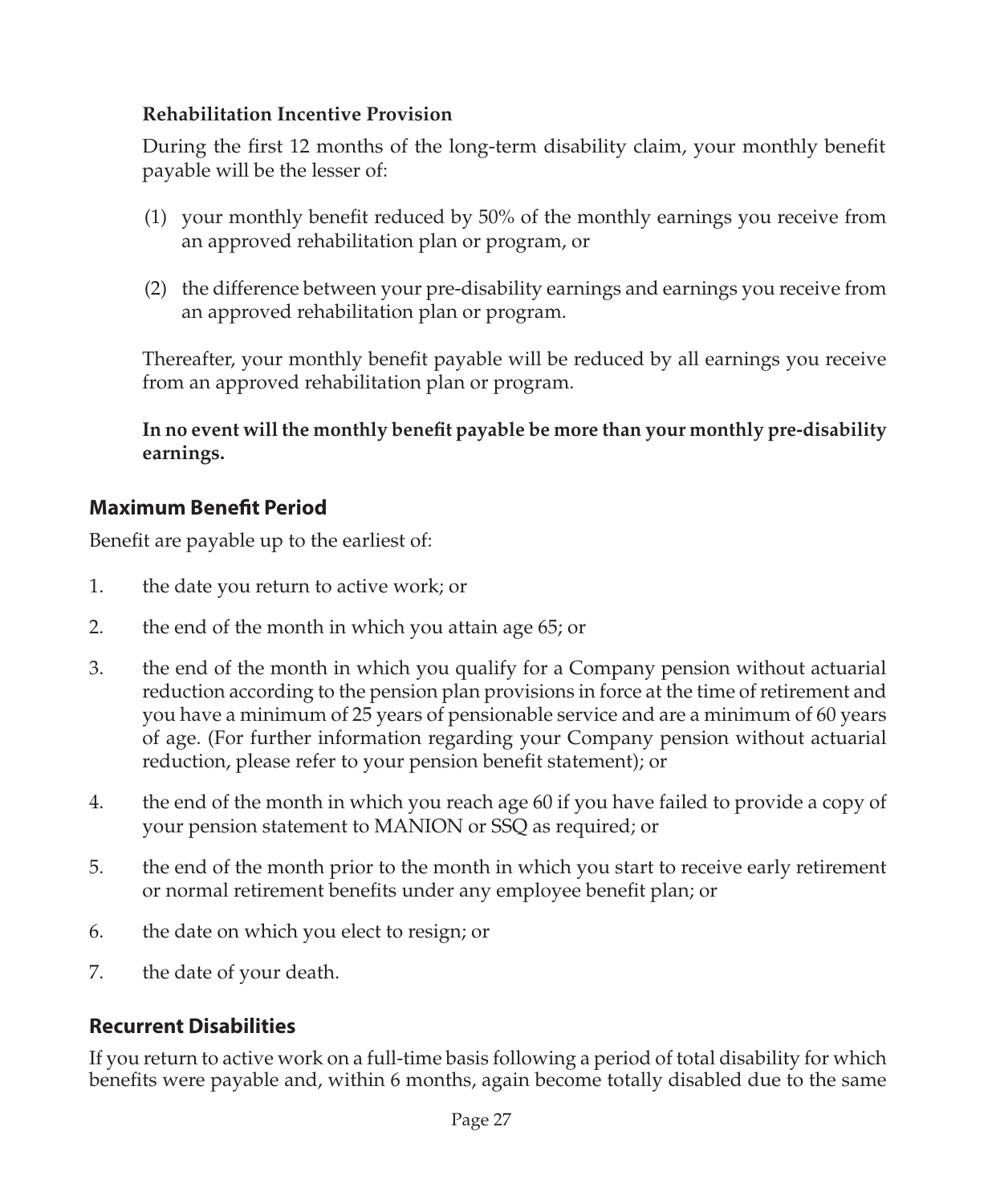<span id="page-33-0"></span>causes, you will be considered to have been continuously disabled for the purposes of the elimination period.

Benefits will commence immediately, and payments will commence one month from the date the disability recurs.

# **Vocational Rehabilitation Benefits**

Vocational rehabilitation involves a work-related activity or training strategy that:

- (1) is designed to facilitate a disabled person's return to the individual's job or other gainful employment; and
- (2) is recommended or approved by SSQ.

In considering whether or not a rehabilitation proposal is appropriate, SSQ will assess such factors as the expected duration of disability and the level of activity required to facilitate the earliest possible return to employment.

SSQ recognizes the individual needs of persons with disabilities by making a distinction between a comprehensive rehabilitation program and a rehabilitation plan.

#### **Comprehensive Rehabilitation Program**

To be classified as a comprehensive rehabilitation program, the goal must be:

- (1) to return the person to work in a different job that requires extensive or prolonged training; or
- (2) to return the person to work in a self-employed capacity.

Training is considered extensive or prolonged if it lasts longer than 12 consecutive months.

#### **Rehabilitation Plan**

To be classified as a rehabilitation plan, the goal must be:

- (1) to return the person to work in the same job;
- (2) to return the person to work in a modified job with the same employer; or
- (3) to return the person to work in a different job that capitalizes on transferable skills.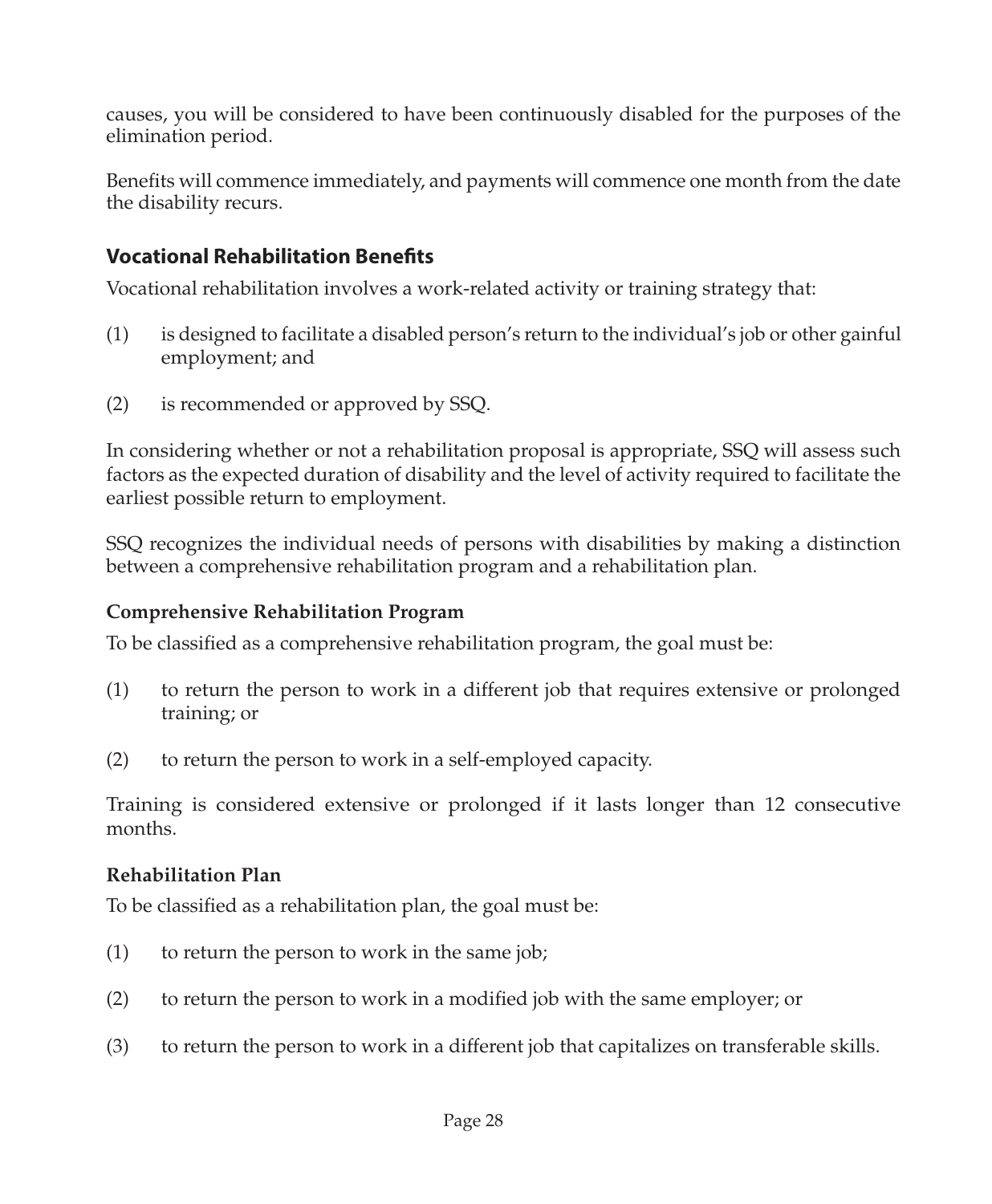#### <span id="page-34-0"></span>**Participation Commitment**

If, for non-medical reasons, you do not participate or cooperate in a rehabilitation plan or program that has been recommended or approved by SSQ, you will no longer be entitled to long-term disability benefits.

#### **Time commitment**

The duration of a rehabilitation plan or program must be approved by SSQ. Once approved, your benefit period is guaranteed for that duration as long as you continue to participate and cooperate in the plan or program.

If you are participating in a comprehensive rehabilitation program that involves training rather than employment, the benefit period will be extended up to 6 months after training ends. This extension is provided for purposes of job search.

#### **Employment Income**

Employment income earned during a rehabilitation period will be considered under the rehabilitation incentive provision.

#### **Expense Benefit**

SSQ will pay for reasonable expenses, other than usual employment expenses, associated with a rehabilitation plan or program.

The maximum expense benefit during a disability period will be 13 times your monthly benefit reduced by the amount of any rehabilitation expense benefit paid under the Weekly Indemnity benefit.

Expenses claimed under this provision must be pre-authorized by SSQ.

#### **Limitation**

Vocational rehabilitation benefits are only available while you are entitled to long-term disability benefits.

#### **Limitations and Exclusions**

#### **Benefits are subject to the following limitations:**

(1) Leave of absence, layoff or suspension

You will not be eligible for benefit consideration for a total disability commencing during a leave of absence, layoff or suspension unless you have elected to keep your coverage in force during the leave of absence, layoff or suspension.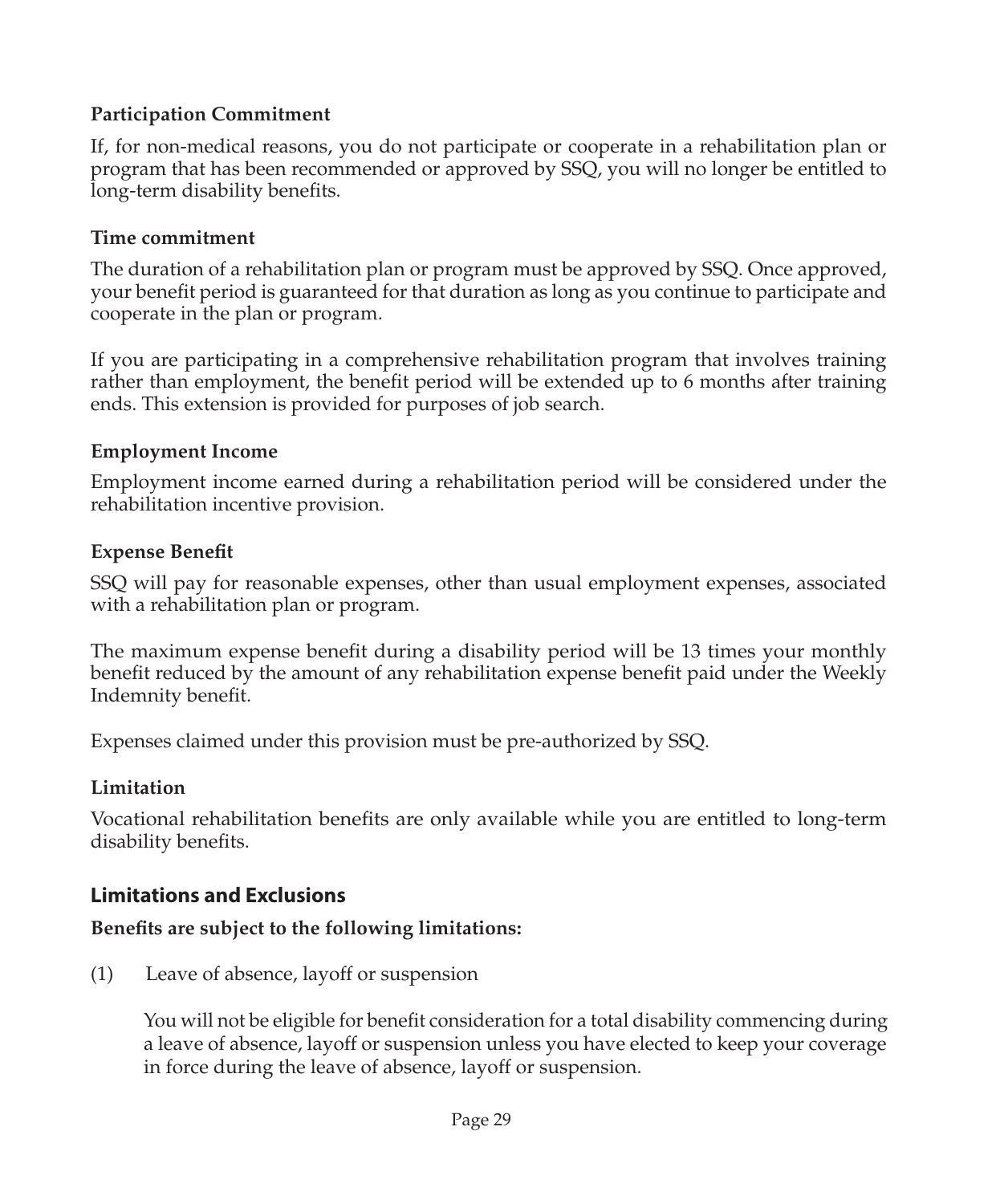Please refer to the Continuation of Coverage During Absence From Work section for more information on total disability beginning during an absence from work and prepayment of premium guidelines.

(2) Strike or Lockout

You will not be eligible for benefit consideration for a total disability commencing during a strike or lockout.

(3) Travel

Benefits will be suspended during any period that you are travelling unless:

- (a) prior to departure, you requested an exception that was approved in writing by SSQ; and
- (b) you are receiving regular and continuous treatment from a physician; and
- (c) evidence satisfactory to SSQ of such regular and continuous treatment is given to SSQ within 30 days of your departure and thereafter as often as SSQ reasonably requires; and
- (d) you are available to submit to a medical examination by a physician provided and paid for by SSQ if so required by SSQ; and
- (e) you submit a physician's note approving travel as well as the dates of departure which must be approved by SSQ.
- (4) Refusal to undergo medical examination or receive medical treatment

To receive the benefits provided under the Long-Term Disability Coverage, you must agree to undergo any reasonable examination or receive appropriate treatment that is likely to promote recovery and return to work.

If you fail to comply with the above stipulations, SSQ shall suspend the payment of benefits until the date on which it is demonstrated that you are effectively undergoing the relevant examination or receiving the relevant treatment.

#### **Benefits will not be payable under the following circumstances:**

(1) Any period of time during which you are not participating and cooperating in an appropriate treatment program for each disabling condition. Such a program must be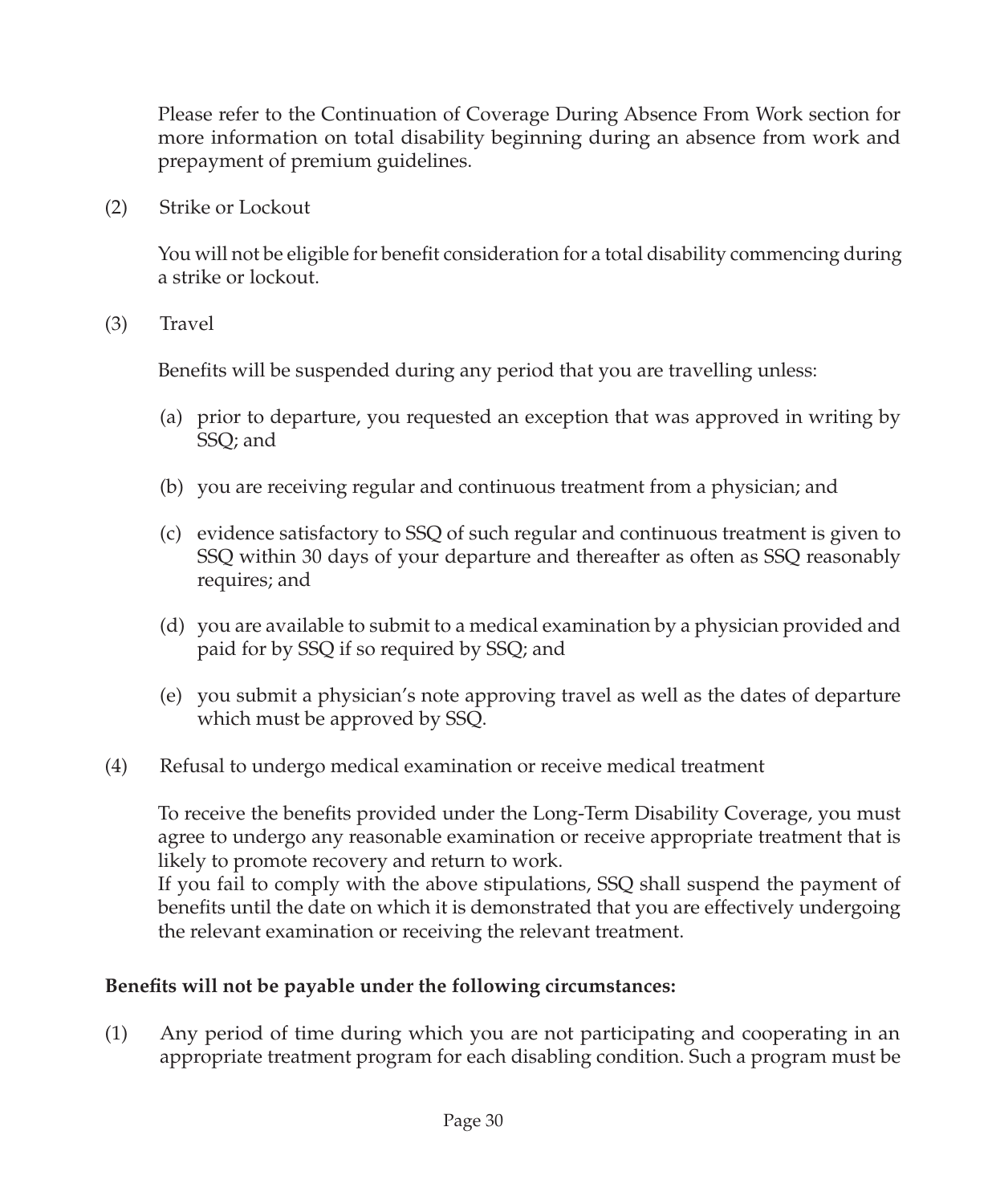<span id="page-36-0"></span>recommended by the licensed physician treating you and be of a nature and frequency usually required for each disabling condition.

- (2) Any period of time that you are receiving treatment by a therapist, unless such treatment is recommended by a physician and deemed appropriate by MANION.
- (3) Any period after you fail to participate or cooperate, for non-medical reasons, in a rehabilitation plan or program that has been recommended or approved by MANION.
- (4) Any period of time during which you are on approved leave of absence including maternity leave of absence.
- (5) If the disability results from illness or injury while you are on full-time active duty in the armed forces of any country, state or international organization.
- (6) If the disability results from your participation in the commission of, or attempt to commit, any criminal offence.
- (7) If the disability results from an accident which occurs while you are operating a motor vehicle and your blood contains more than 80 milligrams of alcohol in 100 millilitres of blood (.08).
- (8) If the disability results from intentionally self-inflicted injuries.
- (9) If the disability results from cosmetic surgery or elective surgery, unless the surgery is for accidental injuries, or unless the surgery is medically necessary for the purposes of continuing to perform your occupation.
- (10) Any period of time during which you are:
	- (a) confined in a penal institution or other house of correction; or
	- (b) confined in a hospital, or similar institution, as a result of criminal proceedings.
- (11) Any period of time during which, for non-medical reasons, you postpone treatment or medical intervention, surgical or otherwise, that had been previously scheduled.

# **Entitlement to Benefits Should Coverage Terminate**

In accordance with the principles governing the industry of insurance, if the Long-Term Disability Coverage under the policy terminates and you are totally disabled on that date, your entitlement to long-term disability benefits under the policy will continue during the same period of total disability as if the Coverage had not terminated.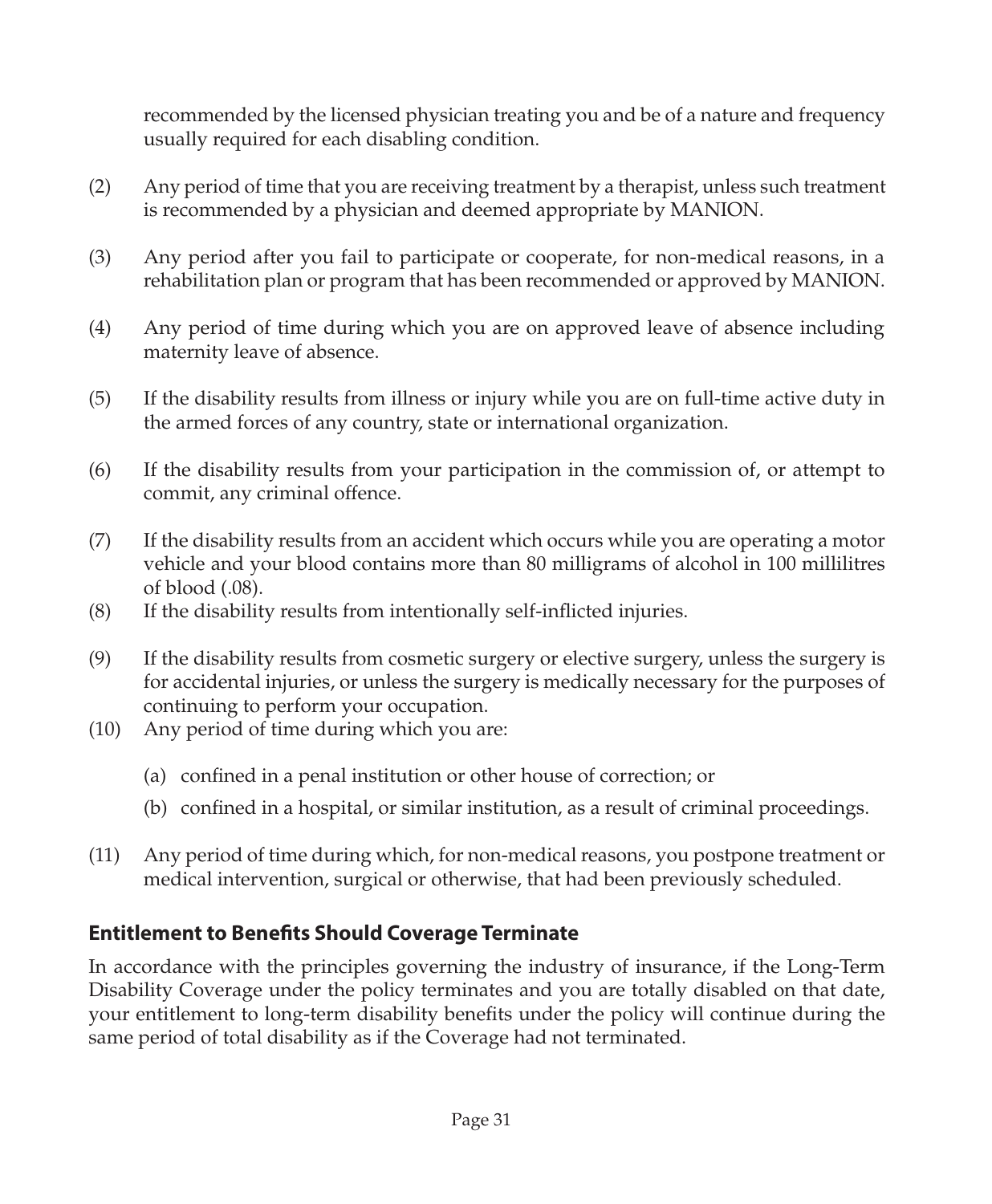### <span id="page-37-0"></span>**Waiver of Premiums**

The Long-Term Disability Coverage will be continued without payment of premiums while you are receiving benefits under this coverage, the Weekly Indemnity Coverage, or any Worker's Compensation Act or similar law provided you meet the definition of total disability under the policy.

# **Third Party Claim**

If you receive benefits under this coverage and seek compensation from a third party for causing you to become totally disabled, the claim for compensation will include reimbursement for loss of earnings. If you are awarded compensation, you will have to refund to SSQ any benefits received under this coverage for such total disability, up to the amount awarded under the third party claim.

### **To Whom Payable**

Benefits under this coverage will be payable to you.

# **Assignment**

Benefits under this coverage are not assignable, meaning that ownership of benefits cannot be transferred to any person or organization.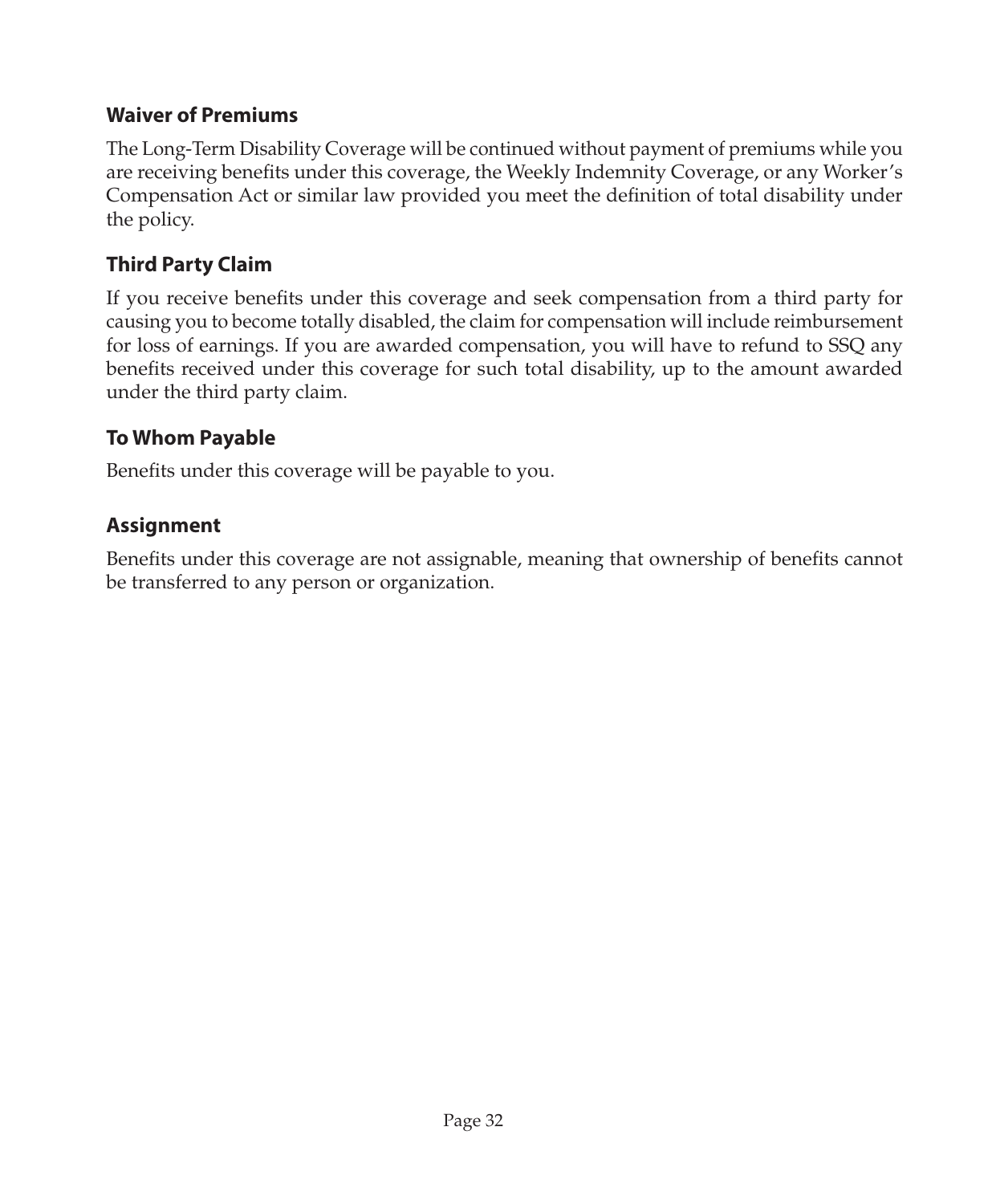# **REDUCED BLOCK PROGRAM**

<span id="page-38-0"></span>For members who are participating in the Reduced Block Program who wish to Top-Up their earnings in the event that they are unable to return to full duties at the end of the RBP due to an unforeseen disability, please contact Manion Contact Center for applicable rates at 1-866- 532-8999. This must be done within 30 days of the commencement of the RBP.

Members participating in the Reduced Block Program have the option to top-up their Wage Indemnity Plan (WIP) insurable earnings at a flat rate of 35 hours per month in the event that you become disabled during the RBP. This will ensure that the month following **the conclusion** of your RBP, if you continue to be disabled, your top-up would then take effect and your earnings would be calculated using the following example:

Book off - March 2021 – earnings based on Dec-2020/Jan/Feb 2021 flying pay. Dec flying hours - 38 Jan flying hours - 36 Feb flying hours - 34

For the 3 months, December, January and February, your 3 month average flying hours would be equal to 36 hours. You would be paid 36 hours through to the termination of your RBP in 2021, inclusive as long as you continue to meet the definition of totally disabled from your own occupation as a Flight Attendant. If you remain disabled and continue to qualify for benefits beyond the termination of the RBP, and **if you opted to top-up, based on the calculation below, your disability payments would go from 36 hours to 71 hours per month**.

The top-up for the RBP is 35 hours, and is based on your hourly rate x 4.30% plus the Employer's cost of 1.07% as well as applicable taxes.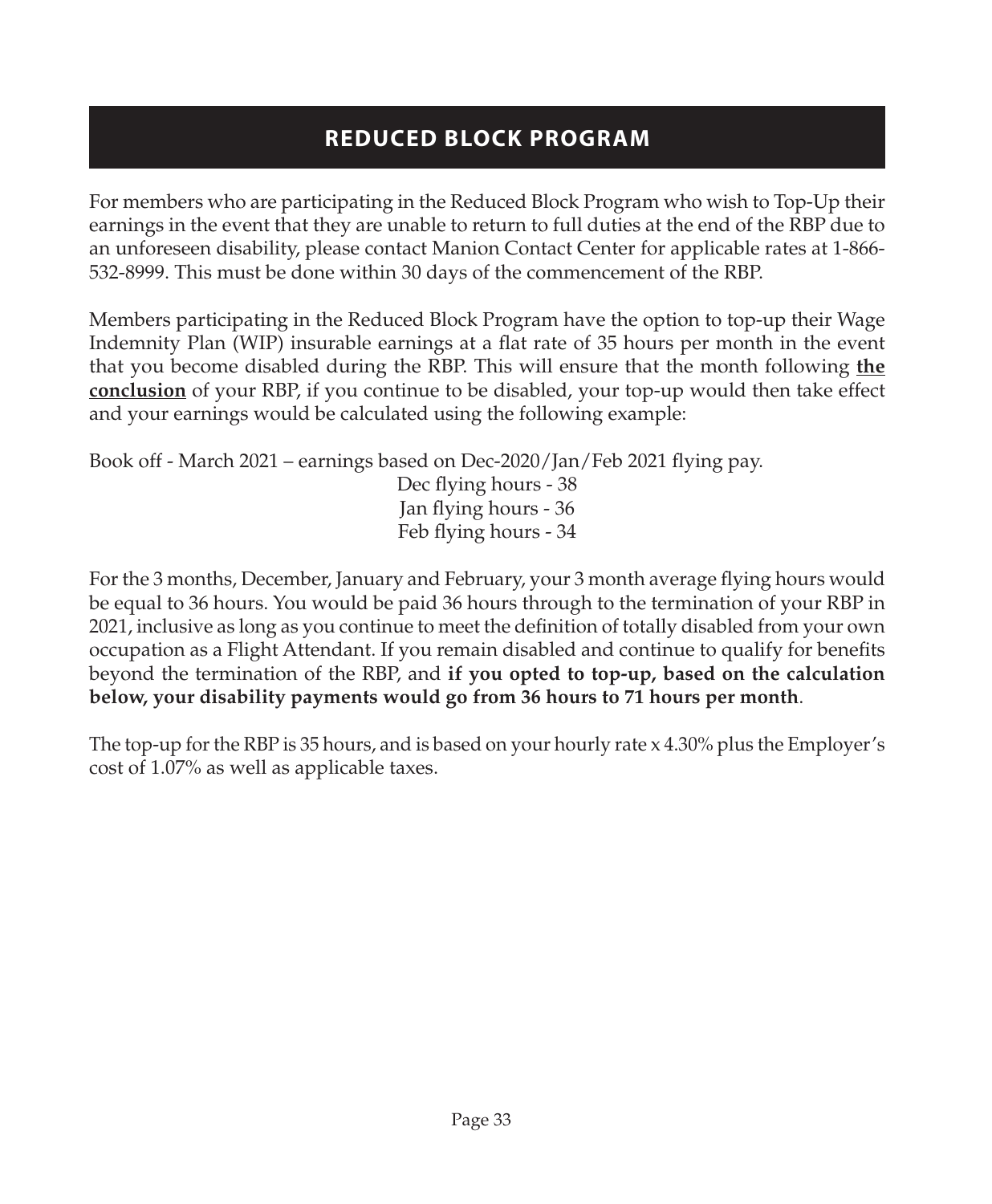# <span id="page-39-0"></span>**MATERNITY LEAVE TOP-UP OF EMPLOYMENT INSURANCE BENEFITS**

Members are entitled to a non-taxable top-up of their Wage Indemnity Plan (WIP) benefits for the first 6 weeks (natural delivery) or 8 weeks (Caesarean section) following the delivery of their baby. This benefit will fall in-line with the EI Maternity benefit and includes a 1 week waiting period. A top-up will be issued based on the following provisions:

- (1) The WIP benefit is higher than the gross amount of the EI Maternity benefit.
- (2) Prepayment of premiums is not required for an absence from the payroll of 15 calendar days or less. Prepayment of premiums is required for an absence from the payroll of 16 or more calendar days for one of the following reasons. You must prepay the required premium in full within 30 days in order to be eligible for benefit consideration following the end of any of these periods.
- (3) If on WIP prior to taking Maternity Leave, pre-payment for top-up is not required.

# **EI Top Up**

Members are entitled to a taxable top-up of their WIP benefit during the 15 week EI-Carve Out portion of their WIP claim. This top-up is payable provided that the member's absence is medically supported and will be issued only when the EI statement of benefit is provided to MANION as proof of benefit. A T4A for the top-up will be issued in February of the following year.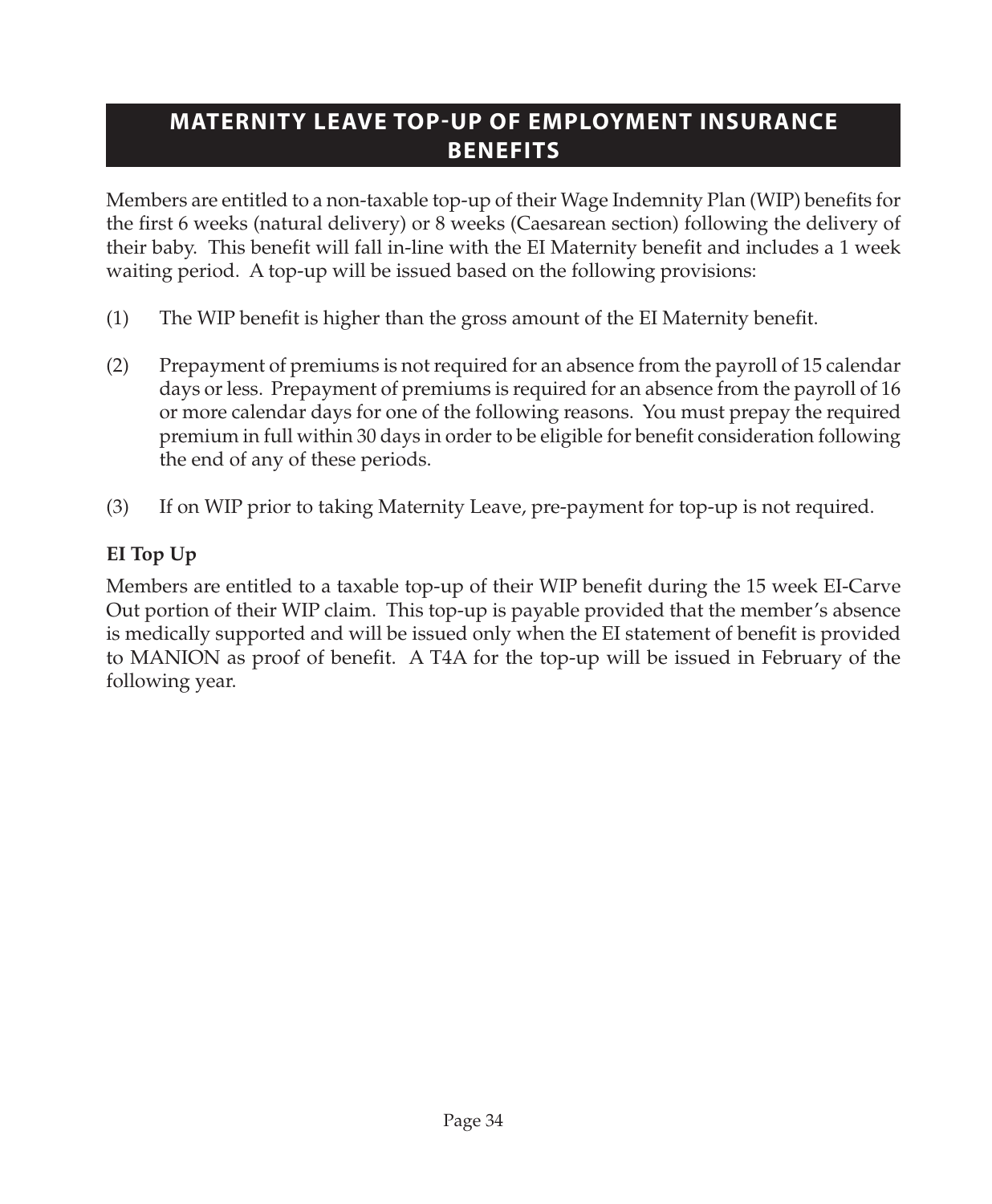# <span id="page-40-0"></span>**CANADA PENSION PLAN RETIREMENT BENEFITS AND EI DISABILITY BENEFITS**

Under Employment Insurances regulations, any person who is collecting Employment Insurance (EI) Disability Benefits and Canada Pension Plan (CPP) Pension Benefits, is subject to a reduction of their EI Disability Benefit. During the 15 weeks of the EI carve- out, the Board of Trustees must be in compliance with EI Regulations. What this means to a member who is collecting Canada Pension Plan (CPP) Pension Benefits is that your EI Disability Benefit will be reduced by the weekly equivalent of your CPP Pension Benefit. MANION will continue to issue a top-up based on the maximum benefit rate provided by EI.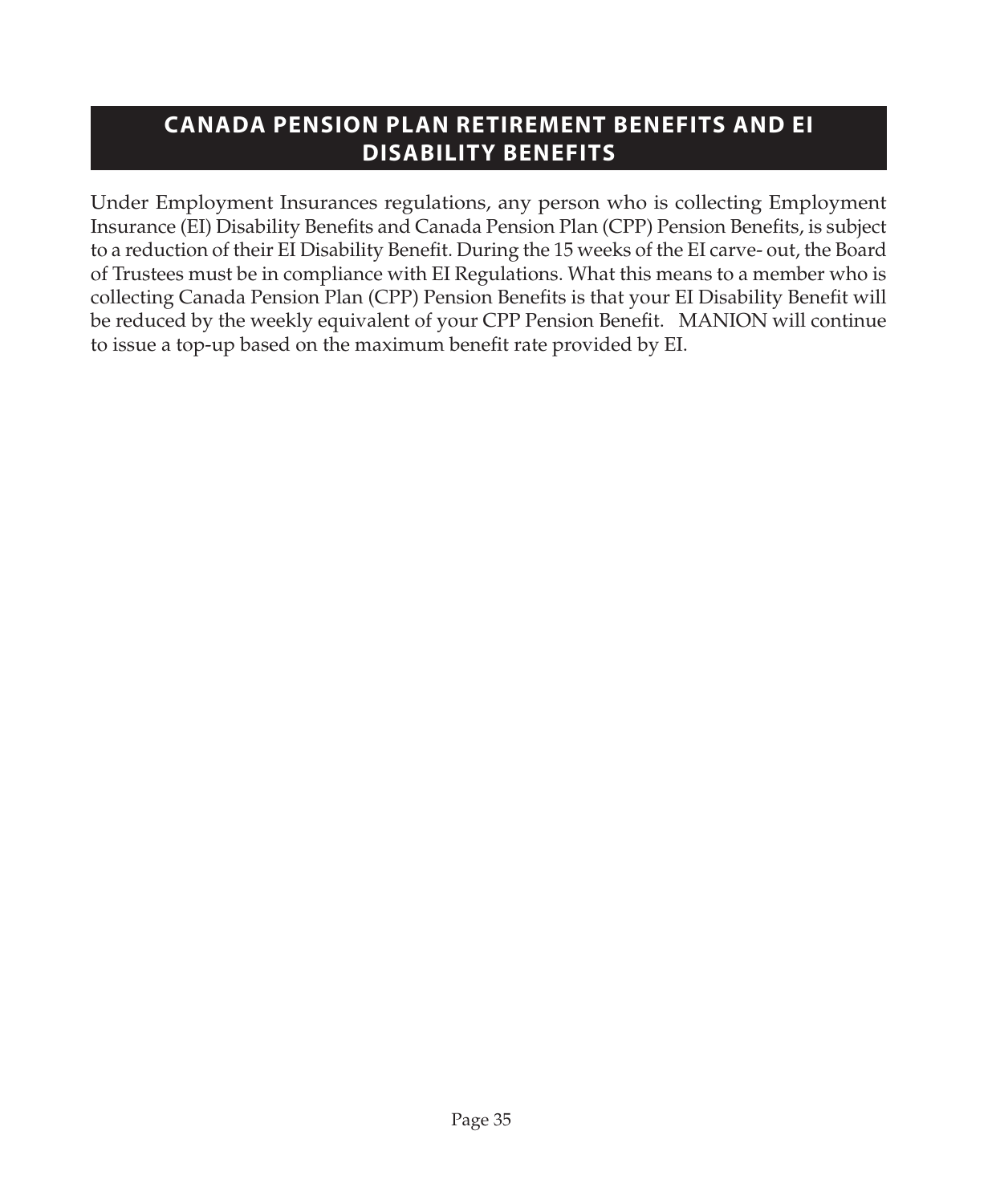# <span id="page-41-0"></span>**ROLES AND RESPONSIBILITIES OF THE BOARD OF TRUSTEES AND PLAN GOVERNANCE**

### **How are the Wage Indemnity Plan (WIP) and Trust Fund Governed?**

Under the terms of the trust document creating the Trust Fund, the Board of Trustees is responsible for the administration of the WIP and the management of the Trust Fund. While serving on the Board, the Trustees are required to act independently and in good faith and must treat members and beneficiaries impartially and prevent personal interests from conflicting with those of the WIP. All decisions of the Trustees are made by a majority vote. Each of the Trustees is allowed one vote and no one other than an appointed Trustee may vote.

The Trustees must exercise the care, diligence and skill in the administration of the WIP and the investment of the Trust Fund that a person of ordinary prudence would exercise in dealing with the property of another. The Trustees alone may make decisions regarding the rules and regulations of the WIP and the benefits to be provided. In addition, the WIP has in place standards of business conduct to govern the activities of the Trustees and other individuals in discharging their duties to the WIP. The code of conduct policy addresses conflict of interest, confidentiality, and gifts and other benefits.

# **What is the Governance Policy?**

The Trustees have established a Governance Policy which describes the processes put in place for the management of the WIP and Trust Fund. It documents policies, guidelines and management practices that are currently effective. The purpose of the Governance Policy is to ensure that the WIP and Trust Fund are administered and invested effectively, prudently and in compliance with all applicable legal and regulatory requirements. To assist them in the management of the WIP and Trust Fund, the Trustees may delegate some of their responsibilities to service providers. The Board of Trustees is authorized to appoint insurers, consultants, lawyers, auditors, custodians, administrators, investment managers and other professionals as may be necessary to assist them in the governance of the WIP and Trust Fund. The Governance Policy identifies the roles and responsibilities of all involved parties, including the service providers. Policies are in place for the selection and monitoring of service providers and their replacement if they are not meeting the Board's expectations.

# **Which Roles and Responsibilities Have Been Delegated?**

#### *Insurance Company*

The Board has selected an insurance company to provide Weekly Indemnity and Long Term Disability benefits coverage, including claims adjudication, benefit determination and payment. The insurer reports annually to the Board on the WIP's experience and the required premium rate(s).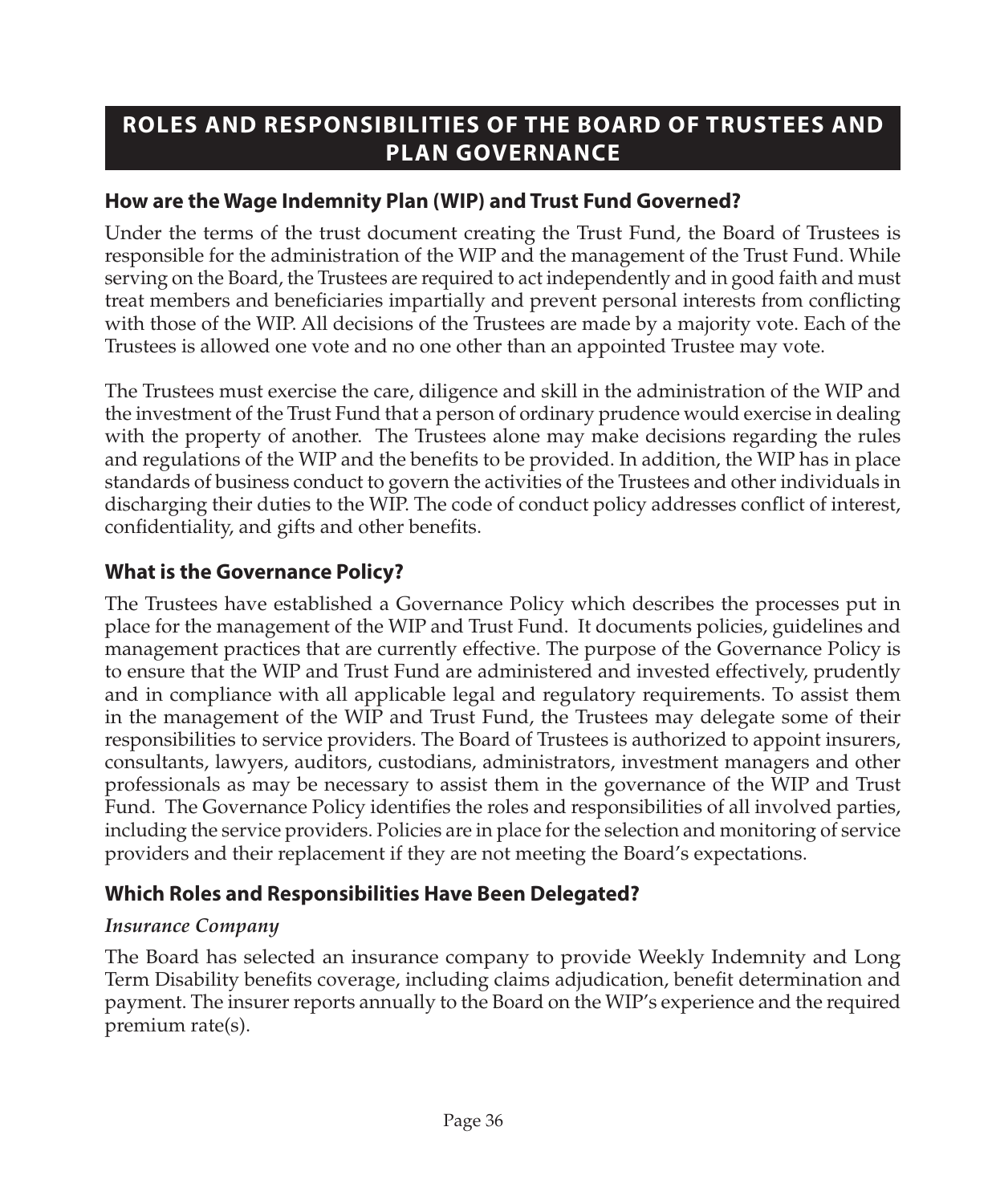#### <span id="page-42-0"></span>*Advisors and Auditors*

The Board has retained the services of a number of advisors to help fulfill its responsibilities. The Board meets with outside advisors, including consultants and lawyers, on any issue which may require clarification or independent opinion. The Board appoints an external auditor each year to review the accounts and to provide an opinion on the Trust Fund's financial statements and meets with the auditor to review their findings. The auditor's report on the financial statements of the Trust Fund is prepared within 90 days following the close of each fiscal year of the Trust Fund and is filed with the regulators.

#### *Plan Administrator*

The Trustees have delegated the administration of the WIP other than the functions performed by the insurer to a third party. This includes: collecting contributions and maintaining financial records for the Trust Fund; establishing and maintaining the membership data; and receiving and acknowledging the applications for WIP benefits, reviewing the applications to ensure that all required information has been provided by the members and forwarding the completed application packages to the insurer. The Plan administrator implements and follows the Board's approved policies regarding communications, control, administration and privacy. Throughout the process, the Board oversees the administrator to ensure that the WIP is administered in compliance with all relevant WIP documents and policies and to ensure that all regulatory requirements are met.

# **What is the Board's Oversight Role?**

In its oversight role, the Board must have the qualities necessary to oversee a complex financial business. Therefore, the Board of Trustees has implemented formal orientation and education programs for new and existing Trustees to assist them in executing their fiduciary and governance duties. These programs include sessions on legal responsibilities, governance concepts and practices, investment management and finance and insurance concepts and approaches. The Board of Trustees also has a continuing education program.

The Trustees have a written agreement with each service provider outlining the services to be provided, the fees charged for their services, and the reporting requirements. Each year, the service providers must confirm, in writing, to the Trustees that they have fulfilled the terms of their agreements or explain why they have not. On an annual basis, the Trustees review the declarations made by the service providers and their ongoing suitability.

The Trustees hold meetings on a regular basis, usually 2 to 4 times per year. At each meeting, they discuss the activity of the Trust Fund and the WIP since the last meeting. Each service provider must report to the Trustees on a regular basis and attend Board of Trustees meetings as requested by the Trustees. Any questions, suggestions, or complaints addressed to the Trustees with respect to benefits, service providers or otherwise are discussed at the meetings of the Board.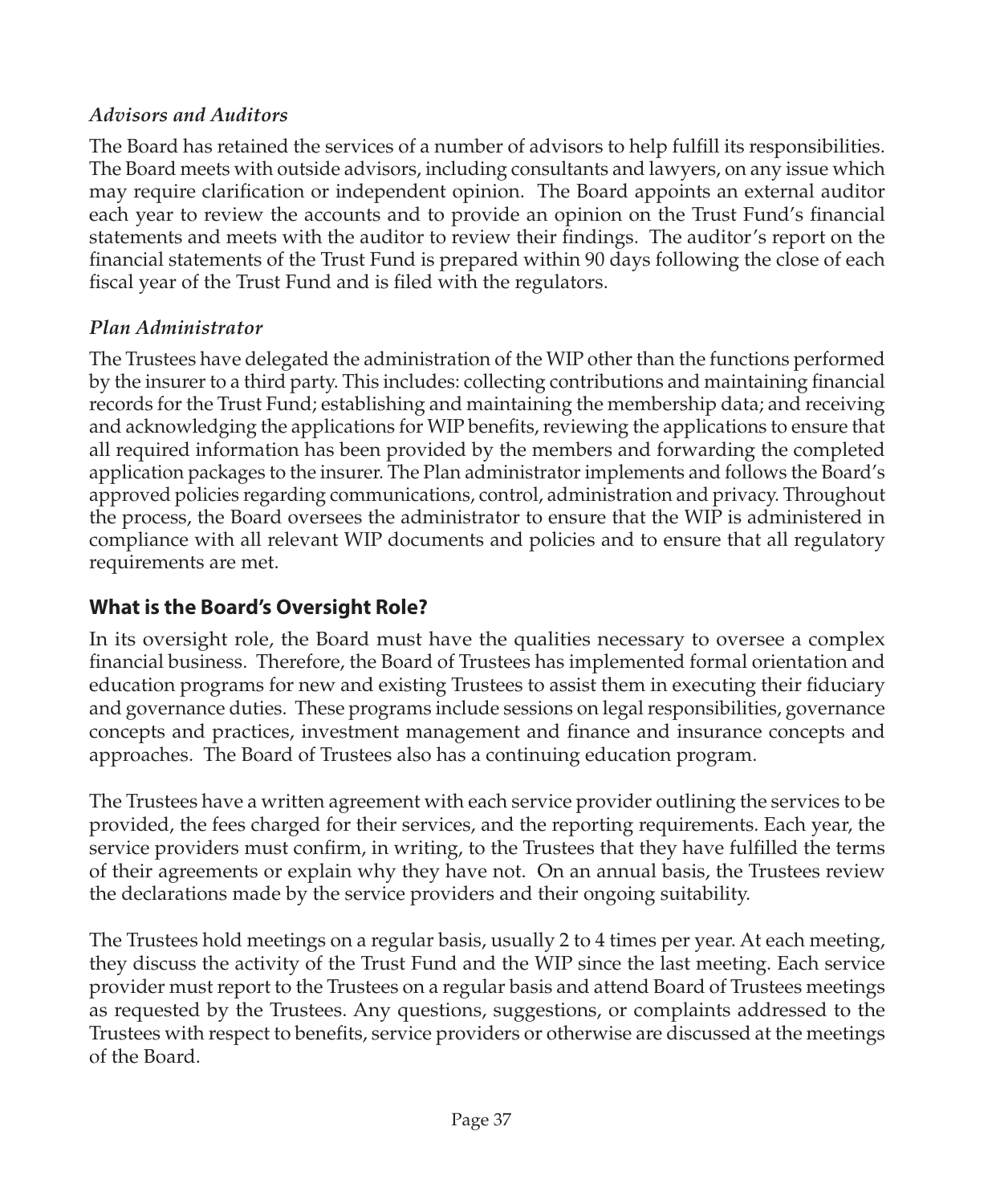# <span id="page-43-0"></span>**How Does the Board Communicate with Members?**

The Board of Trustees is accountable and provides disclosure on the WIP's activities to the members. The Board's disclosure and reporting practices include the distribution of this booklet as well as various communication bulletins which are distributed when changes are made to the WIP or processes. The Board of Trustees may be contacted through the Plan administrator.